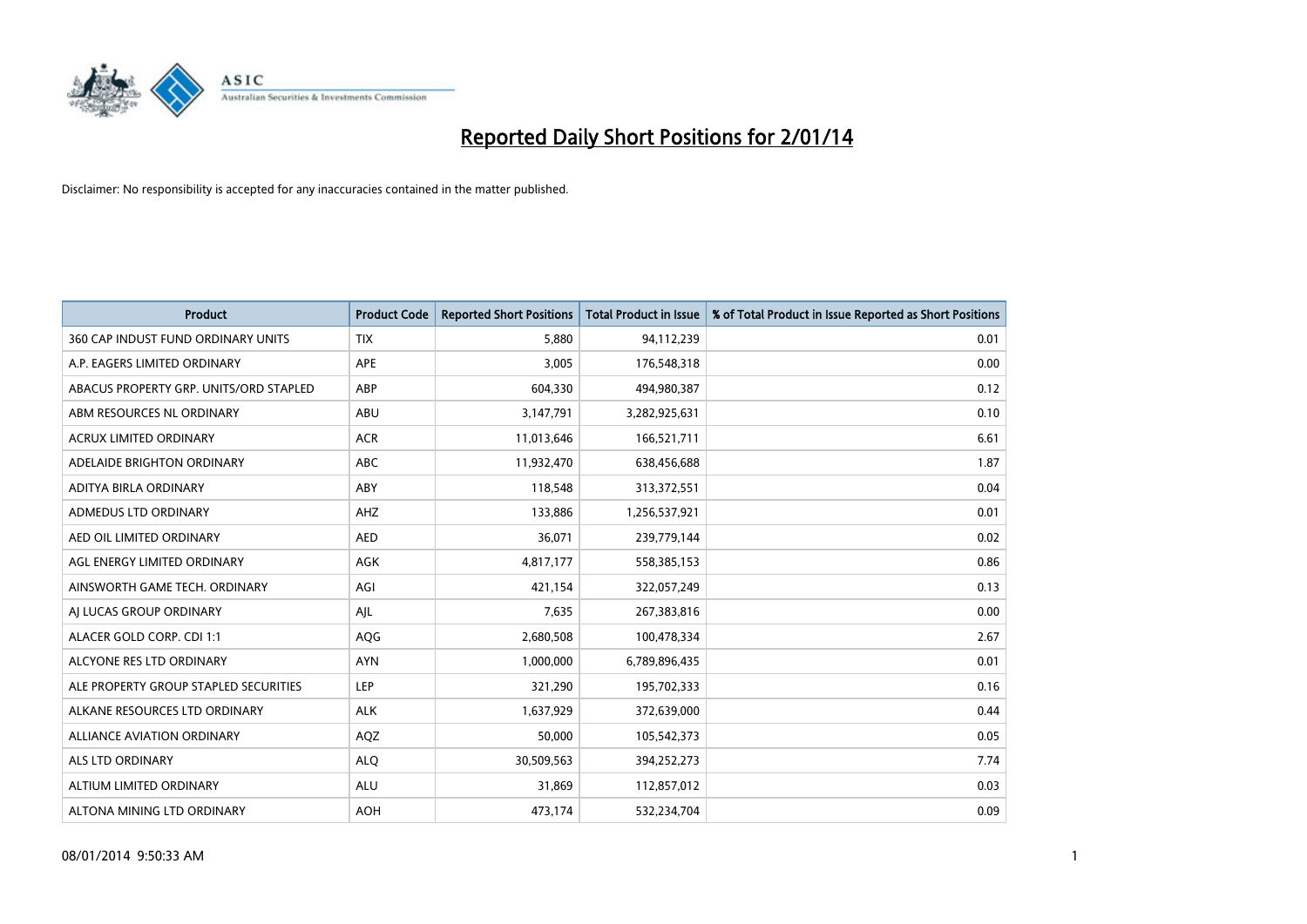

| <b>Product</b>                          | <b>Product Code</b> | <b>Reported Short Positions</b> | <b>Total Product in Issue</b> | % of Total Product in Issue Reported as Short Positions |
|-----------------------------------------|---------------------|---------------------------------|-------------------------------|---------------------------------------------------------|
| ALUMINA LIMITED ORDINARY                | <b>AWC</b>          | 170,283,926                     | 2,806,225,615                 | 6.07                                                    |
| AMALGAMATED HOLDINGS ORDINARY           | AHD                 | 47,304                          | 157,821,632                   | 0.03                                                    |
| AMCOM TELECOMM. ORDINARY                | AMM                 | 1,273,694                       | 244,557,101                   | 0.52                                                    |
| AMCOR LIMITED ORDINARY                  | AMC                 | 2,495,580                       | 1,206,684,923                 | 0.21                                                    |
| AMP LIMITED ORDINARY                    | AMP                 | 28,187,729                      | 2,957,737,964                 | 0.95                                                    |
| AMPELLA MINING ORDINARY                 | <b>AMX</b>          | 176,701                         | 248,000,493                   | 0.07                                                    |
| ANSELL LIMITED ORDINARY                 | <b>ANN</b>          | 4,152,168                       | 152,762,142                   | 2.72                                                    |
| ANTARES ENERGY LTD ORDINARY             | AZZ                 | 184,205                         | 255,000,000                   | 0.07                                                    |
| ANZ BANKING GRP LTD ORDINARY            | ANZ                 | 6,351,128                       | 2,744,074,473                 | 0.23                                                    |
| APA GROUP STAPLED SECURITIES            | <b>APA</b>          | 14,328,555                      | 835,750,807                   | 1.71                                                    |
| APN NEWS & MEDIA ORDINARY               | <b>APN</b>          | 15,424,326                      | 661,526,586                   | 2.33                                                    |
| AQUARIUS PLATINUM. ORDINARY             | <b>AOP</b>          | 6,549,449                       | 487,605,536                   | 1.34                                                    |
| AQUILA RESOURCES ORDINARY               | <b>AQA</b>          | 14,019,185                      | 411,804,442                   | 3.40                                                    |
| ARAFURA RESOURCE LTD ORDINARY           | <b>ARU</b>          | 46,367                          | 441,270,644                   | 0.01                                                    |
| ARB CORPORATION ORDINARY                | <b>ARP</b>          | 1,733,807                       | 72,481,302                    | 2.39                                                    |
| ARDENT LEISURE GROUP STAPLED SECURITIES | AAD                 | 2,231,884                       | 405,055,708                   | 0.55                                                    |
| ARENA GROUP ORDINARY UNITS              | <b>ARF</b>          | 11,904                          | 211,495,653                   | 0.01                                                    |
| ARISTOCRAT LEISURE ORDINARY             | ALL                 | 7,954,741                       | 551,418,047                   | 1.44                                                    |
| ARRIUM LTD ORDINARY                     | ARI                 | 19,634,637                      | 1,361,469,008                 | 1.44                                                    |
| ASCIANO LIMITED ORDINARY                | <b>AIO</b>          | 7,183,265                       | 975,385,664                   | 0.74                                                    |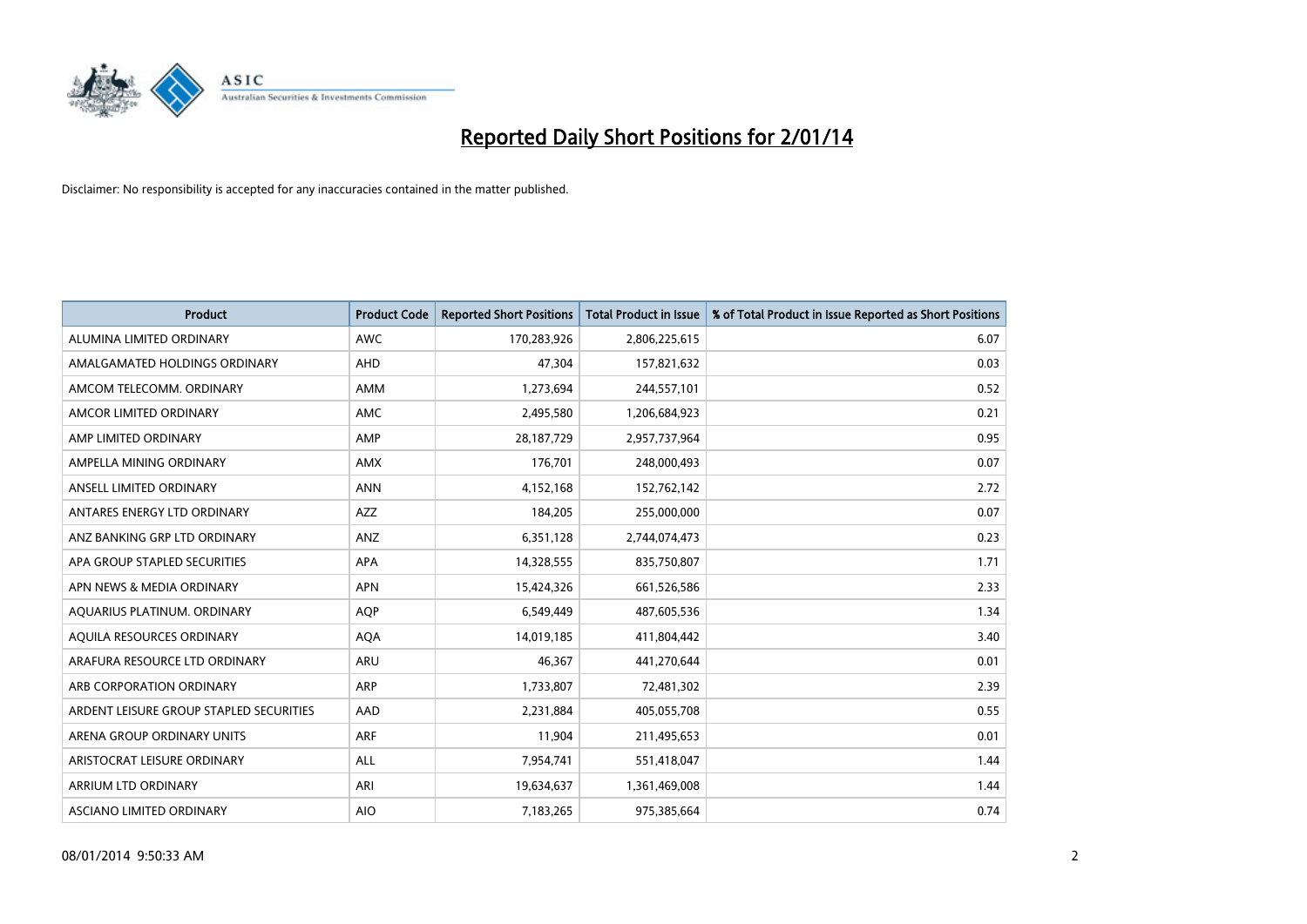

| <b>Product</b>                            | <b>Product Code</b> | <b>Reported Short Positions</b> | <b>Total Product in Issue</b> | % of Total Product in Issue Reported as Short Positions |
|-------------------------------------------|---------------------|---------------------------------|-------------------------------|---------------------------------------------------------|
| ASG GROUP LIMITED ORDINARY                | ASZ                 | 889,137                         | 206,720,839                   | 0.43                                                    |
| ASPEN GROUP ORD/UNITS STAPLED             | APZ                 | 73,345                          | 119,946,366                   | 0.06                                                    |
| ASTRO JAP PROP GROUP STAPLED US PROHIBIT. | AJA                 | 5,581                           | 67,211,752                    | 0.01                                                    |
| ASX LIMITED ORDINARY                      | ASX                 | 3,336,488                       | 193,595,162                   | 1.72                                                    |
| ATLANTIC LIMITED ORDINARY                 | ATI                 | 50,000                          | 154,757,339                   | 0.03                                                    |
| ATLAS IRON LIMITED ORDINARY               | <b>AGO</b>          | 69,634,411                      | 915,496,158                   | 7.61                                                    |
| AUCKLAND INTERNATION ORDINARY             | AIA                 | 747                             | 1,322,564,489                 | 0.00                                                    |
| AURIZON HOLDINGS LTD ORDINARY             | AZJ                 | 47,880,654                      | 2,137,284,503                 | 2.24                                                    |
| <b>AURORA OIL &amp; GAS ORDINARY</b>      | <b>AUT</b>          | 6,502,945                       | 448,785,778                   | 1.45                                                    |
| AUSDRILL LIMITED ORDINARY                 | <b>ASL</b>          | 22,686,279                      | 312,277,224                   | 7.26                                                    |
| AUSENCO LIMITED ORDINARY                  | AAX                 | 634,123                         | 168,449,799                   | 0.38                                                    |
| AUSTAL LIMITED ORDINARY                   | ASB                 | 529,825                         | 346,379,377                   | 0.15                                                    |
| <b>AUSTBROKERS HOLDINGS ORDINARY</b>      | <b>AUB</b>          | 3,822                           | 59,642,171                    | 0.01                                                    |
| AUSTIN ENGINEERING ORDINARY               | <b>ANG</b>          | 667,541                         | 82,539,403                    | 0.81                                                    |
| AUSTRALAND PROPERTY STAPLED SECURITY      | <b>ALZ</b>          | 3,499,628                       | 578,324,670                   | 0.61                                                    |
| AUSTRALIAN AGRICULT. ORDINARY             | AAC                 | 4,147,267                       | 532,294,404                   | 0.78                                                    |
| <b>AUSTRALIAN EDUCATION UNITS</b>         | <b>AEU</b>          | 3,000                           | 205,069,661                   | 0.00                                                    |
| AUSTRALIAN INFR LTD ORDINARY              | <b>AIX</b>          | 563,608                         | 620,733,944                   | 0.09                                                    |
| AUSTRALIAN PHARM, ORDINARY                | API                 | 9,578,526                       | 488,115,883                   | 1.96                                                    |
| AUTOMOTIVE HOLDINGS ORDINARY              | <b>AHE</b>          | 418,853                         | 260,579,682                   | 0.16                                                    |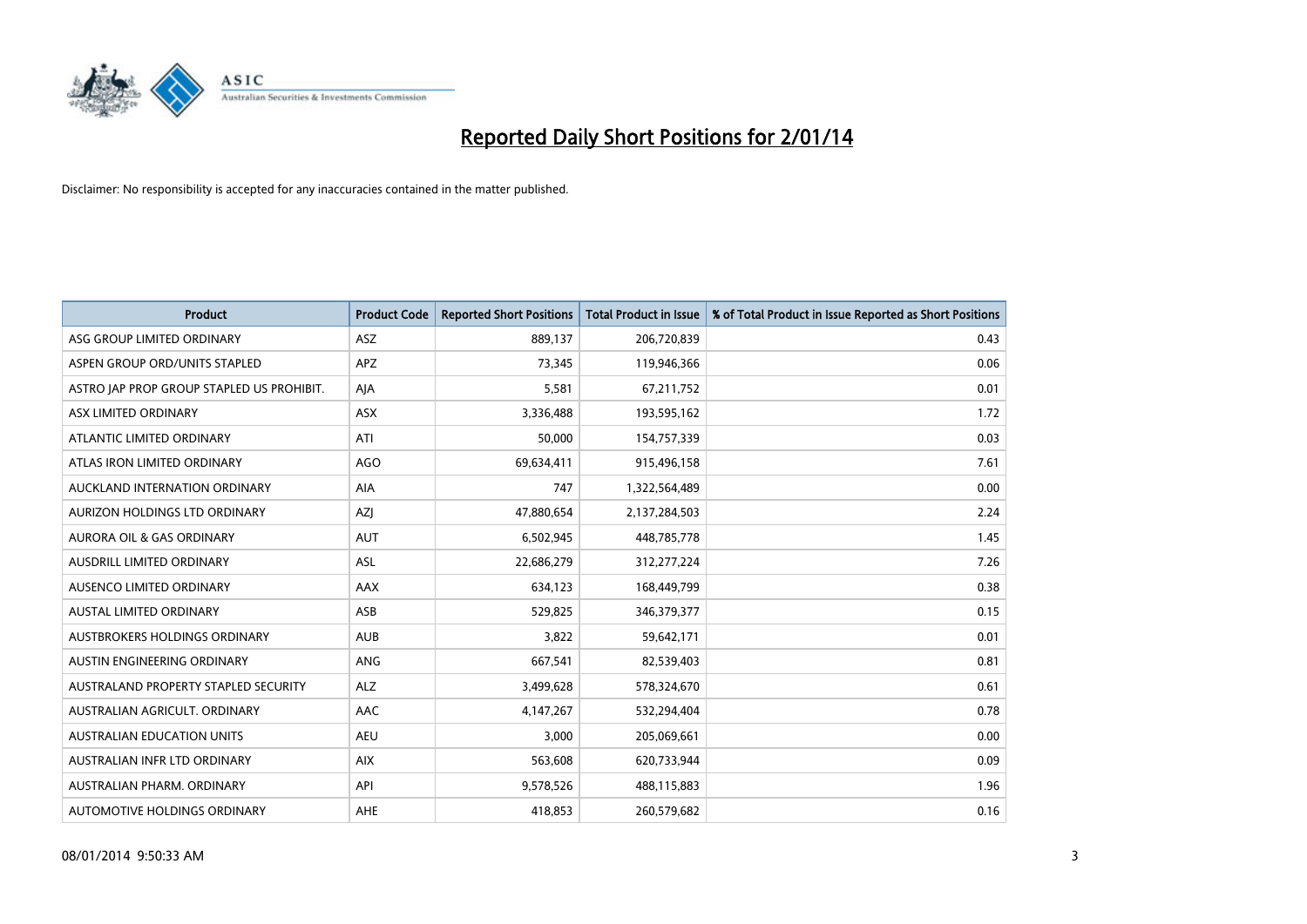

| <b>Product</b>                         | <b>Product Code</b> | <b>Reported Short Positions</b> | <b>Total Product in Issue</b> | % of Total Product in Issue Reported as Short Positions |
|----------------------------------------|---------------------|---------------------------------|-------------------------------|---------------------------------------------------------|
| AVEO GROUP STAPLED SECURITIES          | AOG                 | 14,451,887                      | 500,111,460                   | 2.89                                                    |
| AVIENNINGS LIMITED ORDINARY            | <b>AVI</b>          | 69,999                          | 384,423,851                   | 0.02                                                    |
| AWE LIMITED ORDINARY                   | AWE                 | 1,083,040                       | 522,116,985                   | 0.21                                                    |
| <b>AZONTO PET LTD ORDINARY</b>         | APY                 | 41                              | 1,155,765,100                 | 0.00                                                    |
| <b>BANDANNA ENERGY ORDINARY</b>        | <b>BND</b>          | 21,700,104                      | 528,481,199                   | 4.11                                                    |
| BANK OF QUEENSLAND. ORDINARY           | <b>BOO</b>          | 4,099,165                       | 322,566,581                   | 1.27                                                    |
| <b>BASE RES LIMITED ORDINARY</b>       | <b>BSE</b>          | 7,015,296                       | 561,840,029                   | 1.25                                                    |
| BATHURST RES LTD. ORDINARY             | <b>BRL</b>          | 35,678,684                      | 821,457,725                   | 4.34                                                    |
| BC IRON LIMITED ORDINARY               | <b>BCI</b>          | 1,051,145                       | 123,928,630                   | 0.85                                                    |
| BEACH ENERGY LIMITED ORDINARY          | <b>BPT</b>          | 19,582,935                      | 1,278,348,742                 | 1.53                                                    |
| BEADELL RESOURCE LTD ORDINARY          | <b>BDR</b>          | 31,821,422                      | 790,727,280                   | 4.02                                                    |
| <b>BEGA CHEESE LTD ORDINARY</b>        | <b>BGA</b>          | 352,676                         | 152,173,237                   | 0.23                                                    |
| BENDIGO AND ADELAIDE ORDINARY          | <b>BEN</b>          | 13,195,372                      | 409,977,183                   | 3.22                                                    |
| BENTHAM IMF LTD ORDINARY               | <b>IMF</b>          | 2,916,958                       | 164,380,143                   | 1.77                                                    |
| BERKELEY RESOURCES ORDINARY            | <b>BKY</b>          | 89,341                          | 179,393,323                   | 0.05                                                    |
| <b>BHP BILLITON LIMITED ORDINARY</b>   | <b>BHP</b>          | 5,080,693                       | 3,211,691,105                 | 0.16                                                    |
| <b>BILLABONG ORDINARY</b>              | <b>BBG</b>          | 15,891,057                      | 478,944,292                   | 3.32                                                    |
| <b>BIONOMICS LIMITED ORDINARY</b>      | <b>BNO</b>          | 197,819                         | 412,333,424                   | 0.05                                                    |
| <b>BLACKMORES LIMITED ORDINARY</b>     | <b>BKL</b>          | 26,052                          | 17,046,024                    | 0.15                                                    |
| BLACKTHORN RESOURCES ORD US PROHIBITED | <b>BTR</b>          | 764,269                         | 164,285,950                   | 0.47                                                    |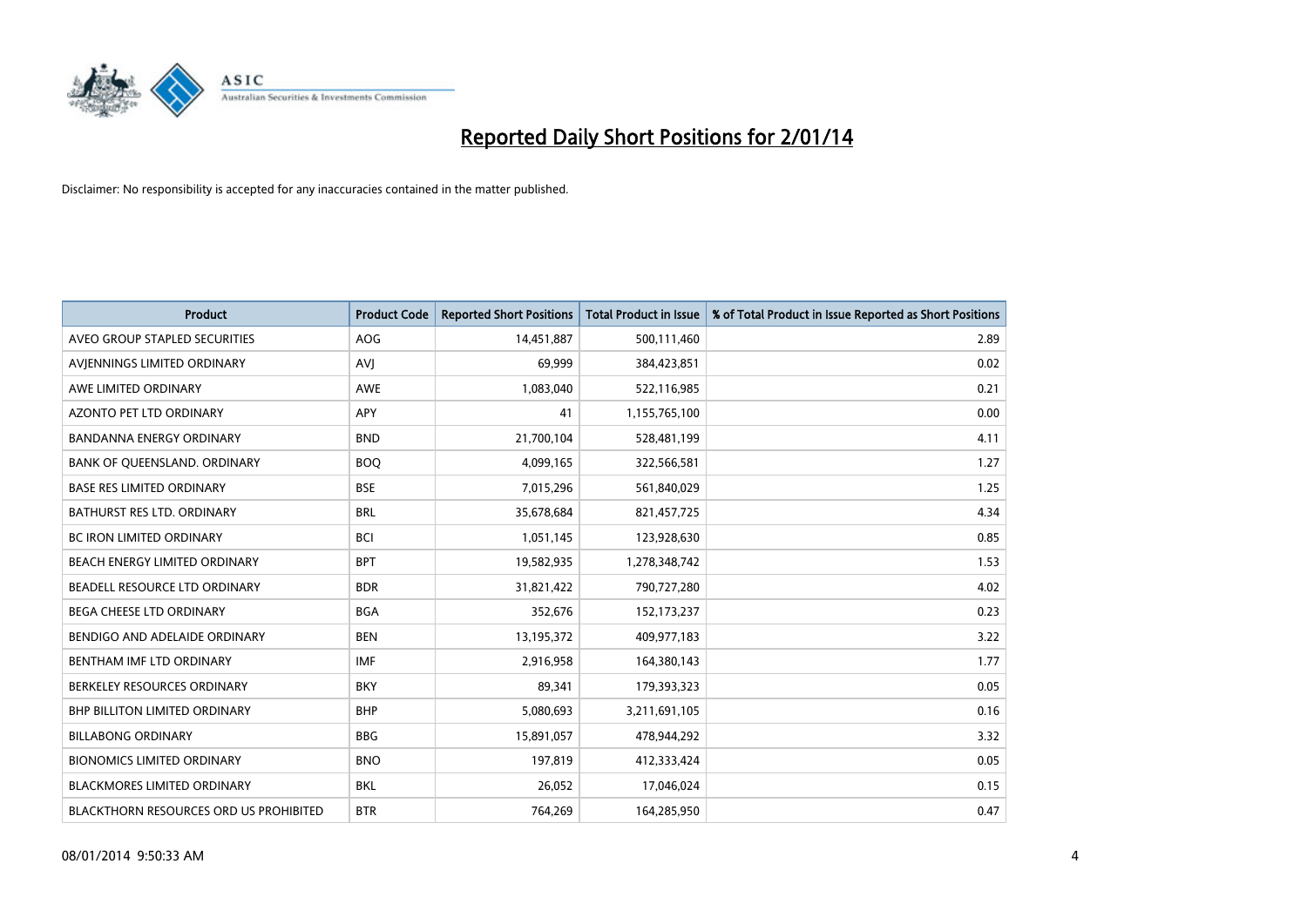

| <b>Product</b>                      | <b>Product Code</b> | <b>Reported Short Positions</b> | <b>Total Product in Issue</b> | % of Total Product in Issue Reported as Short Positions |
|-------------------------------------|---------------------|---------------------------------|-------------------------------|---------------------------------------------------------|
| <b>BLUESCOPE STEEL LTD ORDINARY</b> | <b>BSL</b>          | 5,589,093                       | 558,733,728                   | 1.00                                                    |
| <b>BOART LONGYEAR ORDINARY</b>      | <b>BLY</b>          | 29,308,152                      | 461,163,412                   | 6.36                                                    |
| <b>BOOM LOGISTICS ORDINARY</b>      | <b>BOL</b>          | 249,999                         | 474,868,764                   | 0.05                                                    |
| BORAL LIMITED. ORDINARY             | <b>BLD</b>          | 46,823,733                      | 778,739,826                   | 6.01                                                    |
| <b>BRADKEN LIMITED ORDINARY</b>     | <b>BKN</b>          | 20,525,739                      | 169,240,662                   | 12.13                                                   |
| <b>BRAMBLES LIMITED ORDINARY</b>    | <b>BXB</b>          | 1,828,193                       | 1,561,746,239                 | 0.12                                                    |
| BREVILLE GROUP LTD ORDINARY         | <b>BRG</b>          | 2,966,615                       | 130,095,322                   | 2.28                                                    |
| <b>BRICKWORKS LIMITED ORDINARY</b>  | <b>BKW</b>          | 131,555                         | 148,038,996                   | 0.09                                                    |
| BT INVESTMENT MNGMNT ORDINARY       | <b>BTT</b>          | 33,663                          | 282,727,073                   | 0.01                                                    |
| <b>BURU ENERGY ORDINARY</b>         | <b>BRU</b>          | 15,284,732                      | 298,475,358                   | 5.12                                                    |
| <b>BWP TRUST ORDINARY UNITS</b>     | <b>BWP</b>          | 2,591,668                       | 627,165,919                   | 0.41                                                    |
| CABCHARGE AUSTRALIA ORDINARY        | CAB                 | 15,495,616                      | 120,430,683                   | 12.87                                                   |
| CALTEX AUSTRALIA ORDINARY           | <b>CTX</b>          | 1,877,878                       | 270,000,000                   | 0.70                                                    |
| CAPE LAMBERT RES LTD ORDINARY       | <b>CFE</b>          | 19,764                          | 669,241,942                   | 0.00                                                    |
| <b>CARBON ENERGY ORDINARY</b>       | <b>CNX</b>          | 6,799                           | 1,250,097,524                 | 0.00                                                    |
| CARDNO LIMITED ORDINARY             | CDD                 | 8,127,272                       | 146,124,588                   | 5.56                                                    |
| CARINDALE PROPERTY UNIT             | <b>CDP</b>          | 1                               | 70,000,000                    | 0.00                                                    |
| CARNARVON PETROLEUM ORDINARY        | <b>CVN</b>          | 734                             | 986,565,952                   | 0.00                                                    |
| CARSALES.COM LTD ORDINARY           | <b>CRZ</b>          | 5,528,394                       | 237,773,965                   | 2.33                                                    |
| CASH CONVERTERS ORDINARY            | CCV                 | 7,915,228                       | 426,302,767                   | 1.86                                                    |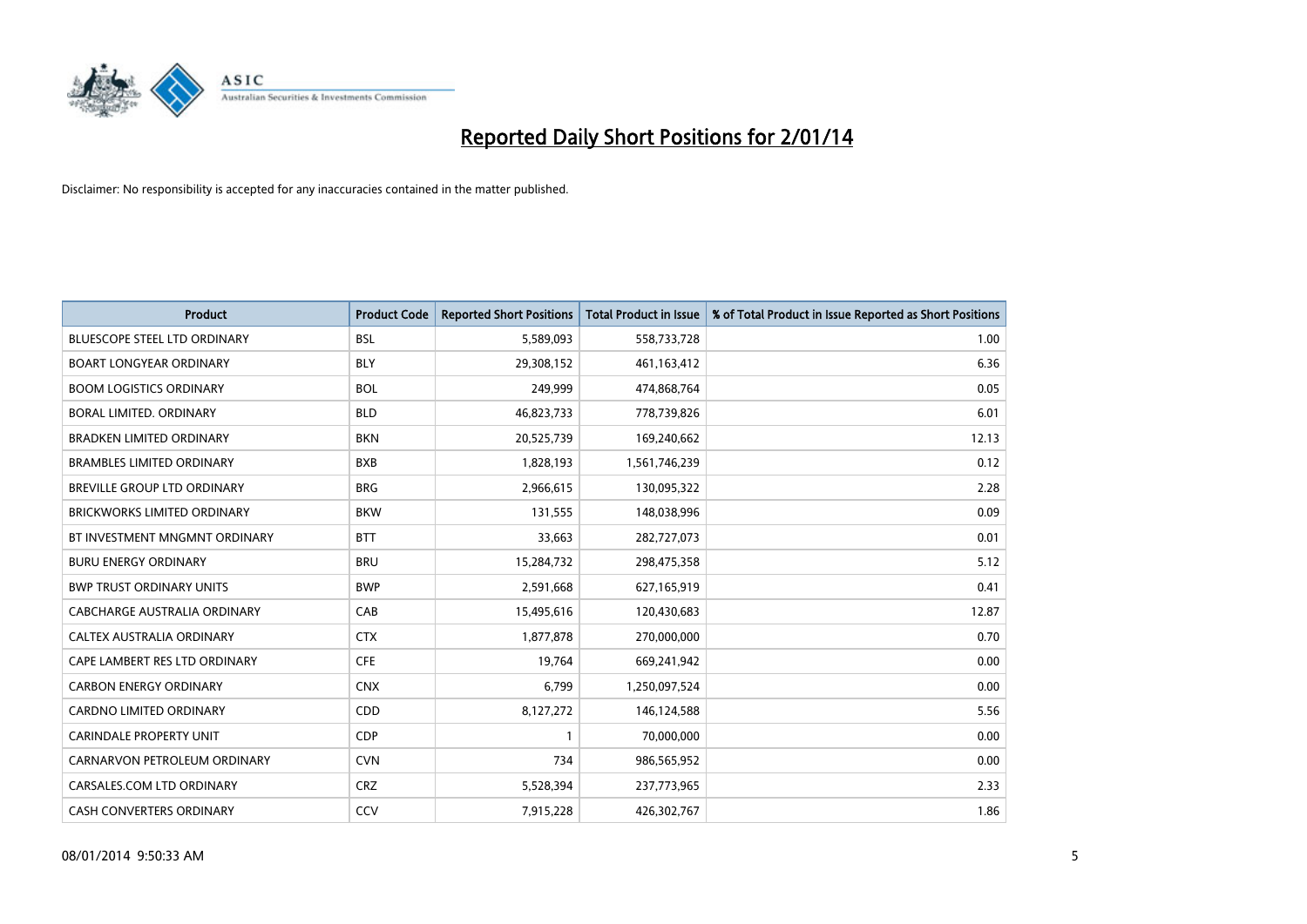

| <b>Product</b>                          | <b>Product Code</b> | <b>Reported Short Positions</b> | <b>Total Product in Issue</b> | % of Total Product in Issue Reported as Short Positions |
|-----------------------------------------|---------------------|---------------------------------|-------------------------------|---------------------------------------------------------|
| CEDAR WOODS PROP. ORDINARY              | <b>CWP</b>          | 11,669                          | 73,732,683                    | 0.02                                                    |
| CENTRAL PETROLEUM ORDINARY              | <b>CTP</b>          | 363,954                         | 309,219,473                   | 0.12                                                    |
| <b>CERAMIC FUEL CELLS ORDINARY</b>      | <b>CFU</b>          | 991,102                         | 1,751,724,324                 | 0.06                                                    |
| CFS RETAIL TRUST GRP STAPLED SECURITIES | <b>CFX</b>          | 79,868,007                      | 3,009,638,042                 | 2.65                                                    |
| CHALLENGER DIV.PRO. STAPLED UNITS       | <b>CDI</b>          | 153,070                         | 214,101,013                   | 0.07                                                    |
| <b>CHALLENGER LIMITED ORDINARY</b>      | <b>CGF</b>          | 1,194,171                       | 530,862,585                   | 0.22                                                    |
| CHANDLER MACLEOD LTD ORDINARY           | <b>CMG</b>          | 133,000                         | 543,459,175                   | 0.02                                                    |
| CHARTER HALL GROUP STAPLED US PROHIBIT. | <b>CHC</b>          | 234,927                         | 309,118,171                   | 0.08                                                    |
| <b>CHARTER HALL RETAIL UNITS</b>        | <b>COR</b>          | 15,045,442                      | 362,896,512                   | 4.15                                                    |
| <b>CHORUS LIMITED ORDINARY</b>          | <b>CNU</b>          | 52,999                          | 396,369,767                   | 0.01                                                    |
| CITIGOLD CORP LTD ORDINARY              | <b>CTO</b>          | 153,427                         | 1,352,907,765                 | 0.01                                                    |
| COAL OF AFRICA LTD ORDINARY             | <b>CZA</b>          | 426                             | 1,048,368,613                 | 0.00                                                    |
| COALSPUR MINES LTD ORDINARY             | <b>CPL</b>          | 7,164,942                       | 641,394,435                   | 1.12                                                    |
| COCA-COLA AMATIL ORDINARY               | <b>CCL</b>          | 16,940,044                      | 763,590,249                   | 2.22                                                    |
| <b>COCHLEAR LIMITED ORDINARY</b>        | <b>COH</b>          | 8,661,011                       | 57,062,020                    | 15.18                                                   |
| COCKATOO COAL ORDINARY                  | <b>COK</b>          | 943,035                         | 4,166,128,800                 | 0.02                                                    |
| CODAN LIMITED ORDINARY                  | <b>CDA</b>          | 668,756                         | 176,969,924                   | 0.38                                                    |
| <b>COFFEY INTERNATIONAL ORDINARY</b>    | <b>COF</b>          | 18,921                          | 255,833,165                   | 0.01                                                    |
| <b>COKAL LTD ORDINARY</b>               | <b>CKA</b>          | 103,470                         | 471,103,926                   | 0.02                                                    |
| <b>COLLECTION HOUSE ORDINARY</b>        | <b>CLH</b>          | 1,497,336                       | 128,969,148                   | 1.16                                                    |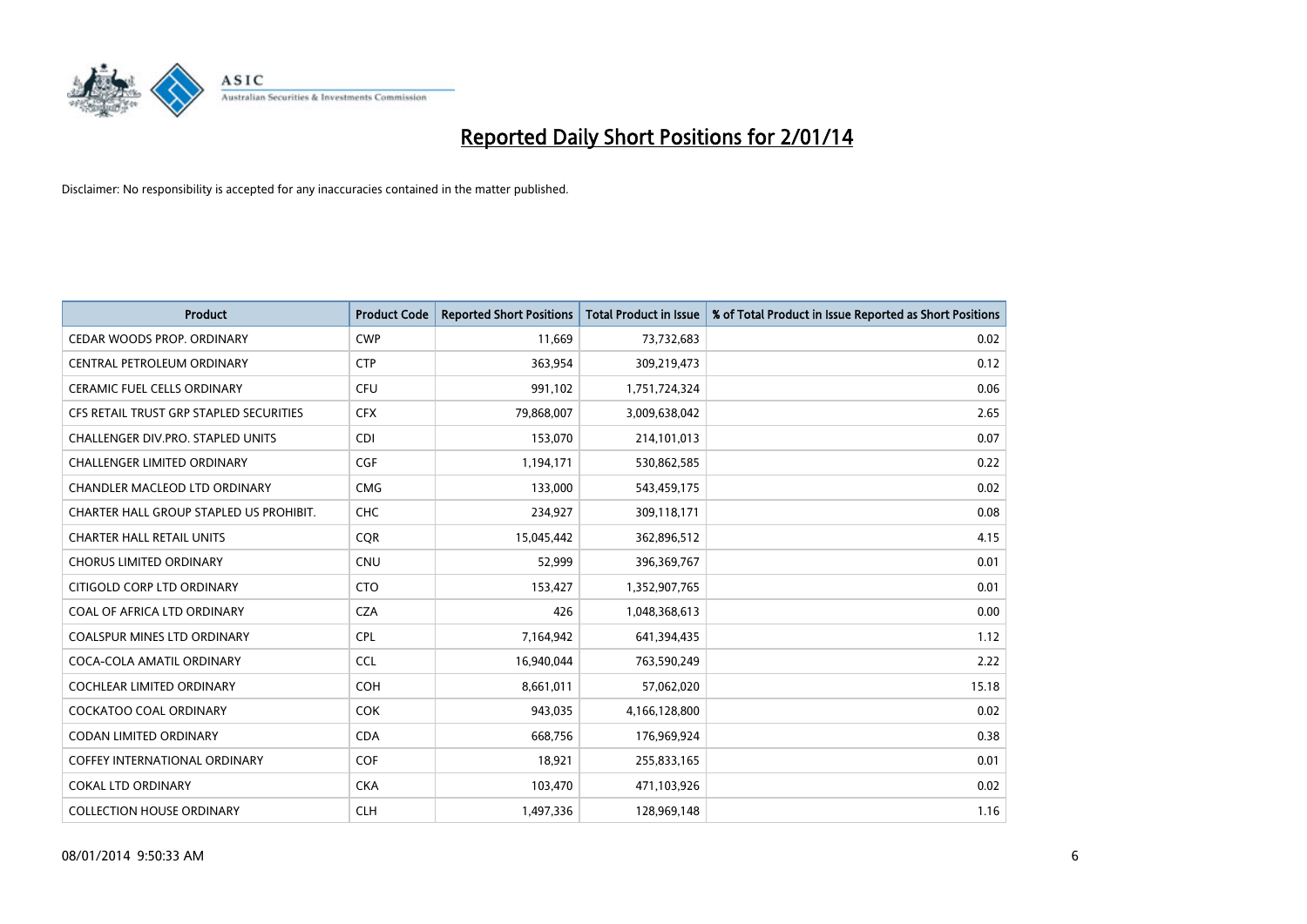

| <b>Product</b>                          | <b>Product Code</b> | <b>Reported Short Positions</b> | <b>Total Product in Issue</b> | % of Total Product in Issue Reported as Short Positions |
|-----------------------------------------|---------------------|---------------------------------|-------------------------------|---------------------------------------------------------|
| <b>COLLINS FOODS LTD ORDINARY</b>       | <b>CKF</b>          | 18,718                          | 93,000,003                    | 0.02                                                    |
| COMMONWEALTH BANK, ORDINARY             | <b>CBA</b>          | 6,956,377                       | 1,611,928,836                 | 0.43                                                    |
| <b>COMMONWEALTH PROP ORDINARY UNITS</b> | <b>CPA</b>          | 19,196,733                      | 2,347,003,413                 | 0.82                                                    |
| <b>COMPASS RESOURCES ORDINARY</b>       | <b>CMR</b>          | 7,472                           | 1,403,744,100                 | 0.00                                                    |
| <b>COMPUTERSHARE LTD ORDINARY</b>       | <b>CPU</b>          | 11,347,783                      | 556,203,079                   | 2.04                                                    |
| <b>COOPER ENERGY LTD ORDINARY</b>       | <b>COE</b>          | 193,832                         | 329,235,509                   | 0.06                                                    |
| <b>CORP TRAVEL LIMITED ORDINARY</b>     | <b>CTD</b>          | 358,891                         | 78,246,245                    | 0.46                                                    |
| CORP TRAVEL LIMITED RIGHTS 09-JAN-14    | <b>CTDR</b>         | 3,391                           | 11,592,036                    | 0.03                                                    |
| <b>COVER-MORE GRP LTD ORDINARY</b>      | <b>CVO</b>          | 56,532                          | 317,750,000                   | 0.02                                                    |
| <b>CREDIT CORP GROUP ORDINARY</b>       | CCP                 | 15,906                          | 46,131,882                    | 0.03                                                    |
| CROMWELL PROP STAPLED SECURITIES        | <b>CMW</b>          | 14,902,698                      | 1,721,483,143                 | 0.87                                                    |
| <b>CROWE HORWATH AUS ORDINARY</b>       | <b>CRH</b>          | 781,460                         | 273,005,429                   | 0.29                                                    |
| CROWN RESORTS LTD ORDINARY              | <b>CWN</b>          | 1,394,297                       | 728,394,185                   | 0.19                                                    |
| <b>CSG LIMITED ORDINARY</b>             | CSV                 | 78,998                          | 278,973,075                   | 0.03                                                    |
| <b>CSL LIMITED ORDINARY</b>             | <b>CSL</b>          | 636,844                         | 484,676,085                   | 0.13                                                    |
| <b>CSR LIMITED ORDINARY</b>             | <b>CSR</b>          | 21,900,472                      | 506,000,315                   | 4.33                                                    |
| <b>CUDECO LIMITED ORDINARY</b>          | CDU                 | 6,115,291                       | 214,013,408                   | 2.86                                                    |
| DART ENERGY LTD ORDINARY                | <b>DTE</b>          | 5,041,208                       | 1,108,251,519                 | 0.45                                                    |
| DATA#3 LIMITED ORDINARY                 | <b>DTL</b>          | 695,357                         | 153,974,950                   | 0.45                                                    |
| DAVID JONES LIMITED ORDINARY            | <b>DJS</b>          | 40,818,139                      | 537,137,845                   | 7.60                                                    |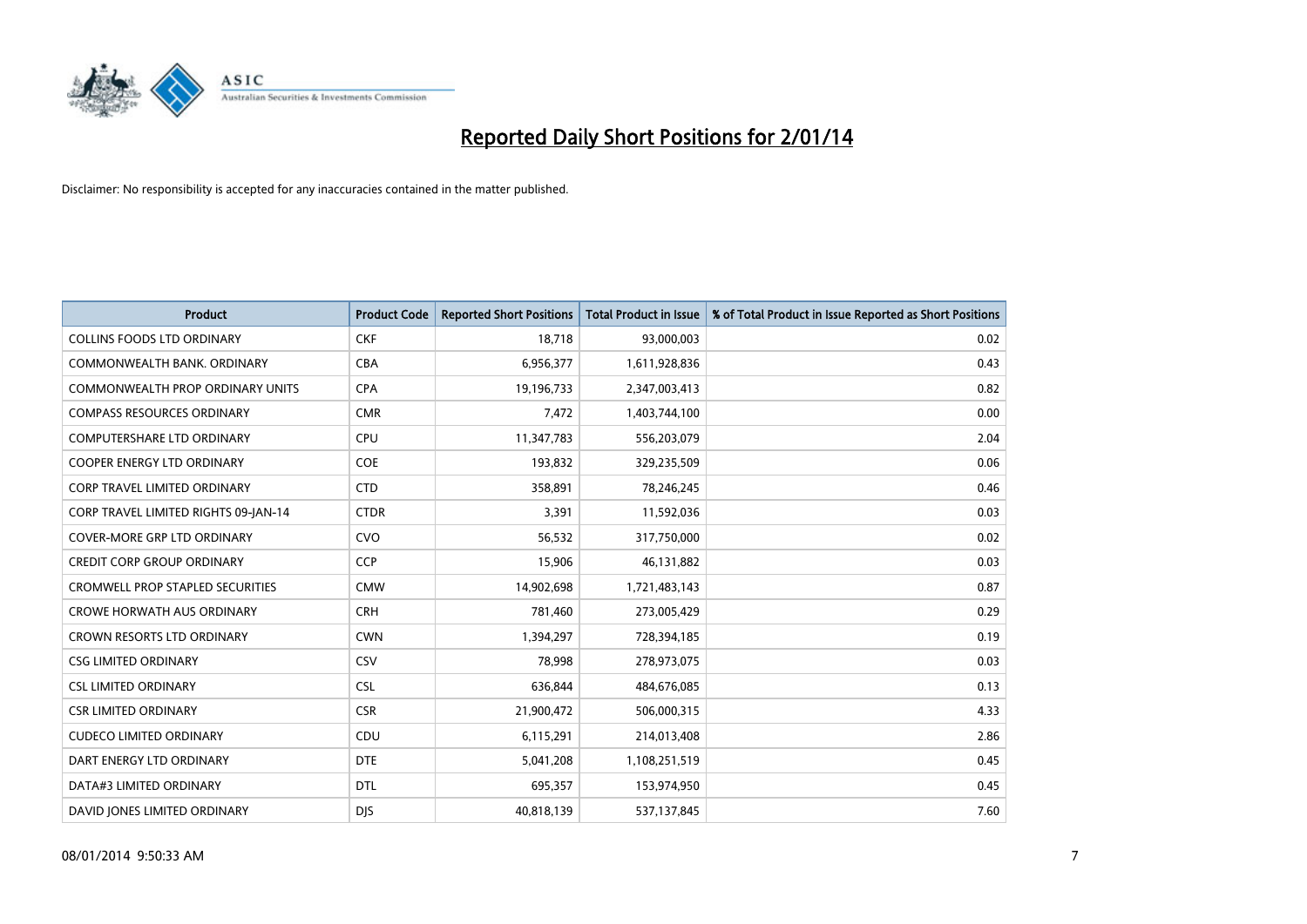

| <b>Product</b>                     | <b>Product Code</b> | <b>Reported Short Positions</b> | <b>Total Product in Issue</b> | % of Total Product in Issue Reported as Short Positions |
|------------------------------------|---------------------|---------------------------------|-------------------------------|---------------------------------------------------------|
| DECMIL GROUP LIMITED ORDINARY      | <b>DCG</b>          | 3,554,938                       | 168,657,794                   | 2.11                                                    |
| DEEP YELLOW LIMITED ORDINARY       | <b>DYL</b>          | 100,002                         | 1,612,657,567                 | 0.01                                                    |
| DEVINE LIMITED ORDINARY            | <b>DVN</b>          | 56,320                          | 158,730,556                   | 0.04                                                    |
| DEXUS PROPERTY GROUP STAPLED UNITS | <b>DXS</b>          | 34, 343, 361                    | 4,628,228,426                 | 0.74                                                    |
| DICK SMITH HLDGS ORDINARY          | <b>DSH</b>          | 5,955,084                       | 236,511,364                   | 2.52                                                    |
| DISCOVERY METALS LTD ORDINARY      | <b>DML</b>          | 5,098,302                       | 560,034,418                   | 0.91                                                    |
| DIERRIWARRH ORDINARY               | <b>DIW</b>          | 70                              | 218,589,718                   | 0.00                                                    |
| DOMINO PIZZA ENTERPR ORDINARY      | <b>DMP</b>          | 1,457,952                       | 85,915,713                    | 1.70                                                    |
| DONACO INTERNATIONAL ORDINARY      | <b>DNA</b>          | 70.000                          | 401,051,771                   | 0.02                                                    |
| DORAY MINERALS LTD ORDINARY        | <b>DRM</b>          | 28,921                          | 141,891,768                   | 0.02                                                    |
| DOWNER EDI LIMITED ORDINARY        | <b>DOW</b>          | 15,383,956                      | 434,734,970                   | 3.54                                                    |
| DRAGON MINING LTD ORDINARY         | <b>DRA</b>          | 50,000                          | 88,840,613                    | 0.06                                                    |
| DRILLSEARCH ENERGY ORDINARY        | <b>DLS</b>          | 11,494,656                      | 432,465,895                   | 2.66                                                    |
| DUET GROUP STAPLED US PROHIBIT.    | <b>DUE</b>          | 10,747,242                      | 1,237,195,531                 | 0.87                                                    |
| DULUXGROUP LIMITED ORDINARY        | <b>DLX</b>          | 233,982                         | 381,093,950                   | 0.06                                                    |
| DWS LTD ORDINARY                   | <b>DWS</b>          | 634,373                         | 132,362,763                   | 0.48                                                    |
| ECHO ENTERTAINMENT ORDINARY        | <b>EGP</b>          | 15,154,494                      | 825,672,730                   | 1.84                                                    |
| <b>ELDERS LIMITED ORDINARY</b>     | <b>ELD</b>          | 19,626,302                      | 455,013,329                   | 4.31                                                    |
| ELEMENTAL MINERALS ORDINARY        | <b>ELM</b>          | 176,299                         | 303,263,391                   | 0.06                                                    |
| <b>EMECO HOLDINGS ORDINARY</b>     | <b>EHL</b>          | 9,918,731                       | 599,675,707                   | 1.65                                                    |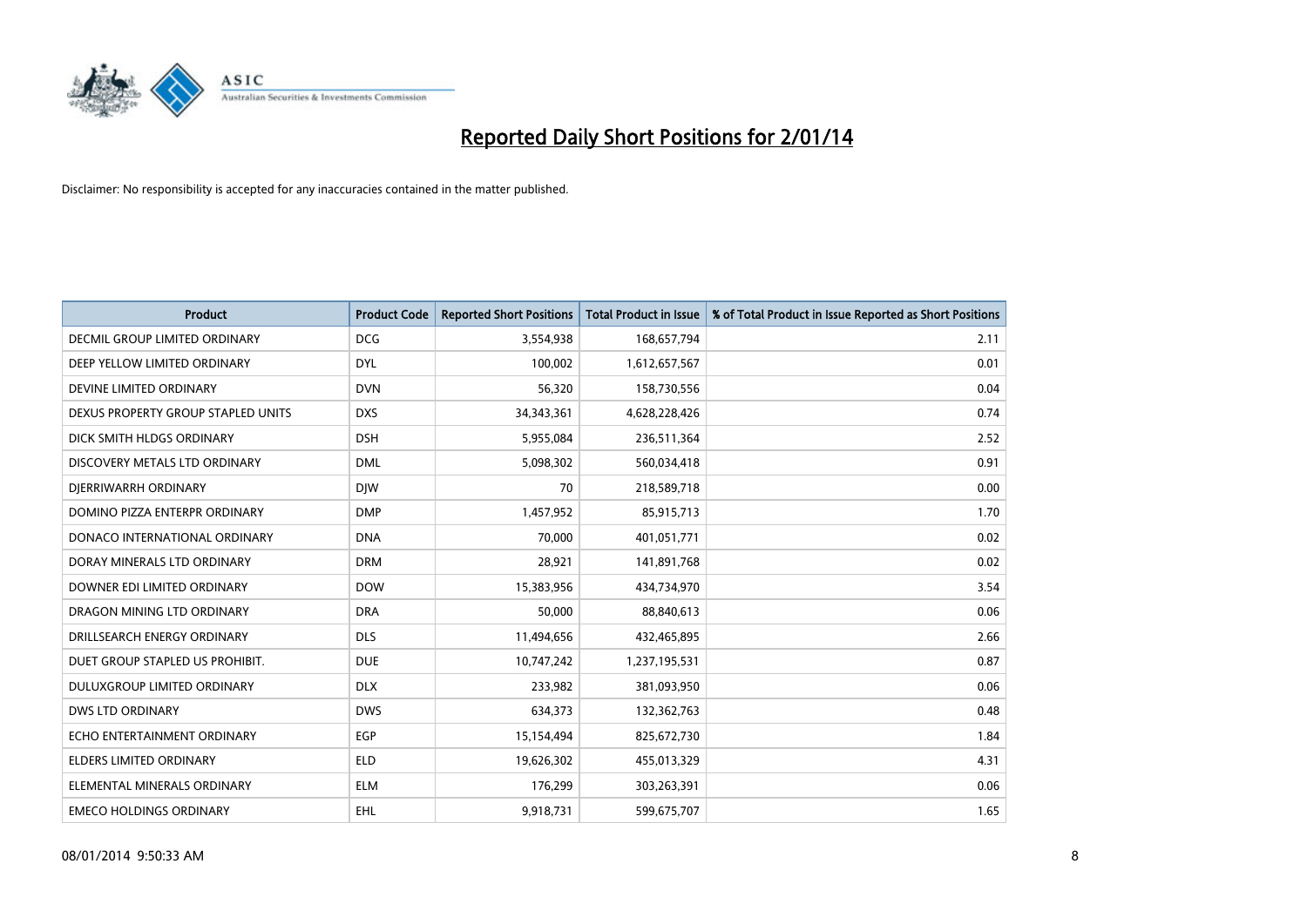

| <b>Product</b>                         | <b>Product Code</b> | <b>Reported Short Positions</b> | <b>Total Product in Issue</b> | % of Total Product in Issue Reported as Short Positions |
|----------------------------------------|---------------------|---------------------------------|-------------------------------|---------------------------------------------------------|
| <b>ENDEAVOUR MIN CORP CDI 1:1</b>      | <b>EVR</b>          | 343,887                         | 82,293,359                    | 0.42                                                    |
| ENERGY RESOURCES ORDINARY 'A'          | ERA                 | 11,505,067                      | 517,725,062                   | 2.22                                                    |
| <b>ENERGY WORLD CORPOR, ORDINARY</b>   | <b>EWC</b>          | 54,988,569                      | 1,734,166,672                 | 3.17                                                    |
| ENVESTRA LIMITED ORDINARY              | <b>ENV</b>          | 2,416,051                       | 1,796,808,474                 | 0.13                                                    |
| EQUATORIAL RES LTD ORDINARY            | EQX                 | 8                               | 122,185,353                   | 0.00                                                    |
| ERM POWER LIMITED ORDINARY             | EPW                 | 10,666                          | 238,714,606                   | 0.00                                                    |
| ESERVGLOBAL LIMITED ORDINARY           | <b>ESV</b>          | 6,000,000                       | 253,545,997                   | 2.37                                                    |
| ETHANE PIPELINE STAPLED SECURITIES     | <b>EPX</b>          | 2,333                           | 69,302,275                    | 0.00                                                    |
| EVOLUTION MINING LTD ORDINARY          | <b>EVN</b>          | 20,873,686                      | 708,652,367                   | 2.95                                                    |
| FAIRFAX MEDIA LTD ORDINARY             | <b>FXI</b>          | 254,618,227                     | 2,351,955,725                 | 10.83                                                   |
| FANTASTIC HOLDINGS ORDINARY            | FAN                 | 39,439                          | 103,068,398                   | 0.04                                                    |
| <b>FAR LTD ORDINARY</b>                | <b>FAR</b>          | 24,205,420                      | 2,499,846,742                 | 0.97                                                    |
| FEDERATION CNTRES ORD/UNIT STAPLED SEC | <b>FDC</b>          | 8,276,202                       | 1,427,641,565                 | 0.58                                                    |
| FINBAR GROUP LIMITED ORDINARY          | <b>FRI</b>          | 4,000                           | 220,847,184                   | 0.00                                                    |
| FISHER & PAYKEL H. ORDINARY            | <b>FPH</b>          | 1,750,306                       | 550,710,241                   | 0.32                                                    |
| FLEETWOOD CORP ORDINARY                | <b>FWD</b>          | 1,855,173                       | 60,522,619                    | 3.07                                                    |
| FLETCHER BUILDING ORDINARY             | <b>FBU</b>          | 1,466,320                       | 687,854,788                   | 0.21                                                    |
| FLEXIGROUP LIMITED ORDINARY            | <b>FXL</b>          | 444,991                         | 304,096,060                   | 0.15                                                    |
| FLIGHT CENTRE TRAVEL ORDINARY          | <b>FLT</b>          | 5,057,387                       | 100,534,001                   | 5.03                                                    |
| FLINDERS MINES LTD ORDINARY            | <b>FMS</b>          | 4,437,551                       | 1,826,716,748                 | 0.24                                                    |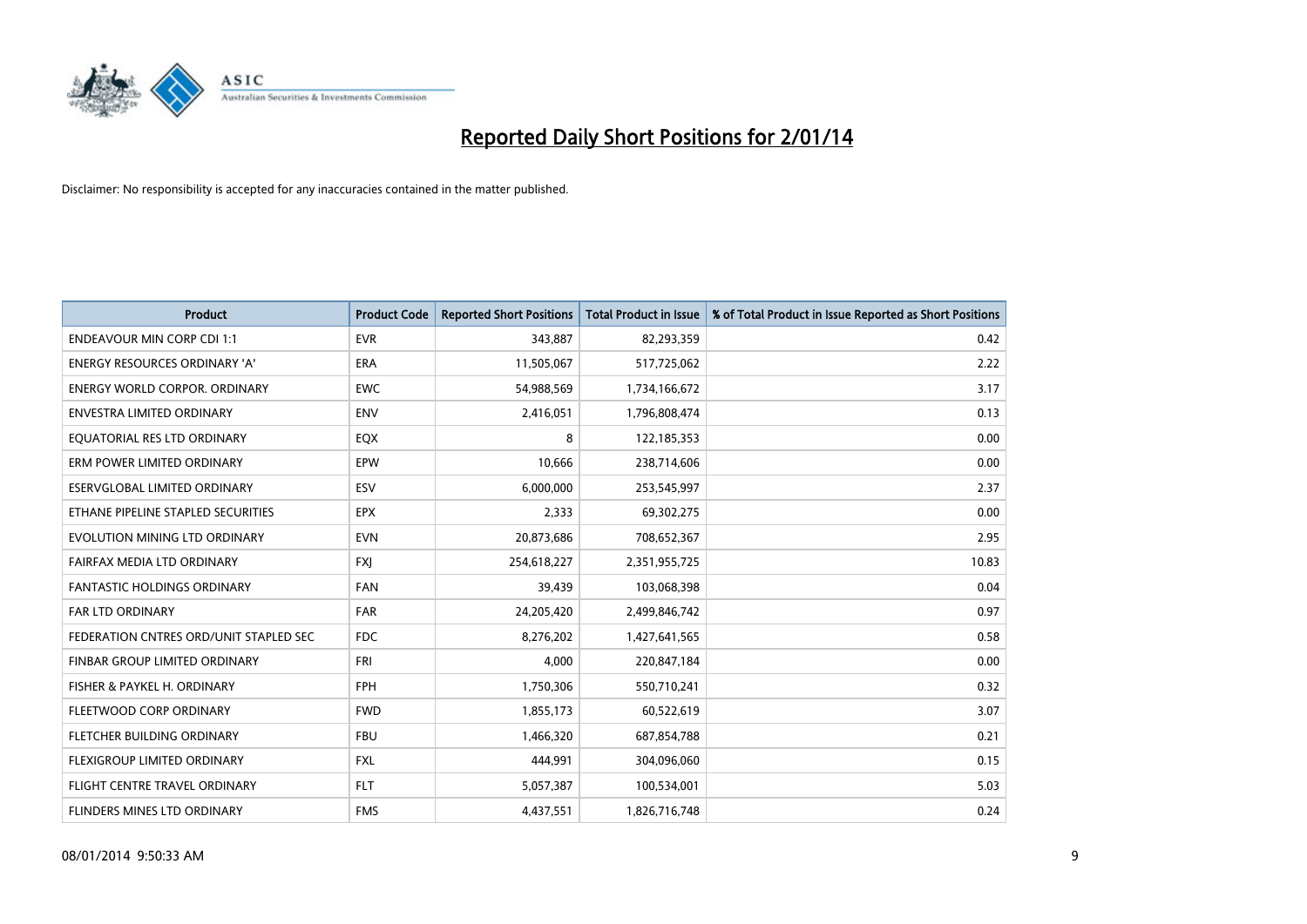

| <b>Product</b>                                   | <b>Product Code</b> | <b>Reported Short Positions</b> | <b>Total Product in Issue</b> | % of Total Product in Issue Reported as Short Positions |
|--------------------------------------------------|---------------------|---------------------------------|-------------------------------|---------------------------------------------------------|
| <b>FOCUS MINERALS LTD ORDINARY</b>               | <b>FML</b>          | 27,087,038                      | 9,137,375,877                 | 0.30                                                    |
| FONTERRA SHARE FUND ORDINARY UNITS               | <b>FSF</b>          | 29,643                          | 108,070,751                   | 0.03                                                    |
| <b>FORGE GROUP LIMITED ORDINARY</b>              | <b>FGE</b>          | 5,815,062                       | 86,169,014                    | 6.75                                                    |
| FORTESCUE METALS GRP ORDINARY                    | <b>FMG</b>          | 139,482,666                     | 3,113,798,151                 | 4.48                                                    |
| <b>G.U.D. HOLDINGS ORDINARY</b>                  | GUD                 | 5,679,155                       | 71,241,319                    | 7.97                                                    |
| <b>G8 EDUCATION LIMITED ORDINARY</b>             | <b>GEM</b>          | 1,901,096                       | 300,302,719                   | 0.63                                                    |
| <b>GALAXY RESOURCES ORDINARY</b>                 | <b>GXY</b>          | 617,038                         | 1,027,058,768                 | 0.06                                                    |
| <b>GBST HOLDINGS., ORDINARY</b>                  | GBT                 | 10,966                          | 66,561,725                    | 0.02                                                    |
| <b>GDI PROPERTY GRP STAPLED SECURITIES</b>       | GDI                 | 200,000                         | 567,575,025                   | 0.04                                                    |
| <b>GEODYNAMICS LIMITED ORDINARY</b>              | GDY                 | 850                             | 406,452,608                   | 0.00                                                    |
| GI DYNAMICS, INC CDI US PROHIBITED               | GID                 | 1,353,903                       | 393,043,620                   | 0.34                                                    |
| <b>GINDALBIE METALS LTD ORDINARY</b>             | GBG                 | 40,506,873                      | 1,493,660,842                 | 2.71                                                    |
| <b>GOODMAN FIELDER. ORDINARY</b>                 | GFF                 | 36,859,556                      | 1,955,559,207                 | 1.88                                                    |
| <b>GOODMAN GROUP STAPLED</b>                     | <b>GMG</b>          | 8,204,851                       | 1,718,742,809                 | 0.48                                                    |
| <b>GPT GROUP STAPLED SEC.</b>                    | <b>GPT</b>          | 19,932,702                      | 1,694,888,638                 | 1.18                                                    |
| <b>GRAINCORP LIMITED A CLASS ORDINARY</b>        | <b>GNC</b>          | 569,334                         | 228,855,628                   | 0.25                                                    |
| <b>GRANGE RESOURCES, ORDINARY</b>                | <b>GRR</b>          | 5,540,633                       | 1,156,492,195                 | 0.48                                                    |
| <b>GREENCROSS LIMITED ORDINARY</b>               | <b>GXL</b>          | 39,093                          | 37,682,334                    | 0.10                                                    |
| <b>GREENLAND MIN EN LTD ORDINARY</b>             | GGG                 | 2,823,908                       | 574,572,911                   | 0.49                                                    |
| <b>GROWTHPOINT PROPERTY ORD/UNIT STAPLED SEC</b> | GOZ                 | 139,190                         | 475,705,269                   | 0.03                                                    |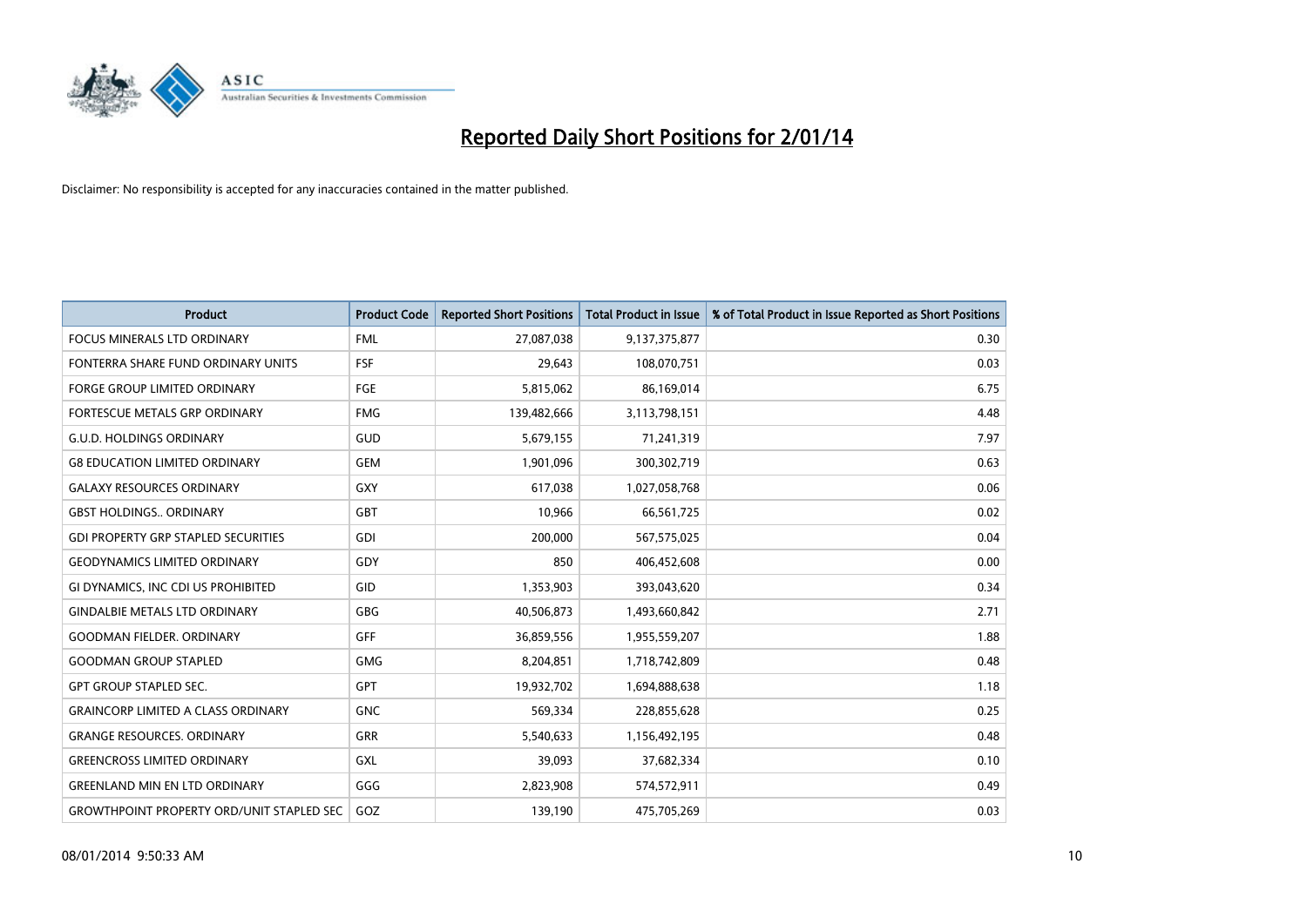

| <b>Product</b>                       | <b>Product Code</b> | <b>Reported Short Positions</b> | <b>Total Product in Issue</b> | % of Total Product in Issue Reported as Short Positions |
|--------------------------------------|---------------------|---------------------------------|-------------------------------|---------------------------------------------------------|
| <b>GRYPHON MINERALS LTD ORDINARY</b> | GRY                 | 6,009,203                       | 400,797,615                   | 1.50                                                    |
| <b>GUILDFORD COAL LTD ORDINARY</b>   | <b>GUF</b>          | 492,747                         | 655,046,899                   | 0.08                                                    |
| <b>GUINNESS PEAT GROUP. CDI 1:1</b>  | GPG                 | 81,925                          | 188,898,736                   | 0.04                                                    |
| <b>GWA GROUP LTD ORDINARY</b>        | <b>GWA</b>          | 12,618,302                      | 306,533,770                   | 4.12                                                    |
| HARVEY NORMAN ORDINARY               | <b>HVN</b>          | 65,350,456                      | 1,062,316,784                 | 6.15                                                    |
| <b>HENDERSON GROUP CDI 1:1</b>       | <b>HGG</b>          | 351,814                         | 730,596,390                   | 0.05                                                    |
| <b>HFA HOLDINGS LIMITED ORDINARY</b> | <b>HFA</b>          | 3,863                           | 118,738,157                   | 0.00                                                    |
| HIGHLANDS PACIFIC ORDINARY           | <b>HIG</b>          | 500,001                         | 853,777,764                   | 0.06                                                    |
| HILLGROVE RES LTD ORDINARY           | <b>HGO</b>          | 834,776                         | 1,178,589,221                 | 0.07                                                    |
| HILLS LTD ORDINARY                   | <b>HIL</b>          | 505,269                         | 237,139,818                   | 0.21                                                    |
| HORIZON OIL LIMITED ORDINARY         | <b>HZN</b>          | 78,061,745                      | 1,301,147,932                 | 6.00                                                    |
| HOT CHILI LTD ORDINARY               | <b>HCH</b>          | 10,000                          | 347,732,196                   | 0.00                                                    |
| <b>HOTEL PROPERTY STAPLED</b>        | <b>HPI</b>          | 59,362                          | 132,870,000                   | 0.04                                                    |
| <b>ICON ENERGY LIMITED ORDINARY</b>  | <b>ICN</b>          | 92,926                          | 615,774,351                   | 0.02                                                    |
| <b>IINET LIMITED ORDINARY</b>        | <b>IIN</b>          | 296,640                         | 161,238,847                   | 0.18                                                    |
| ILUKA RESOURCES ORDINARY             | ILU                 | 39,835,094                      | 418,700,517                   | 9.51                                                    |
| <b>IMDEX LIMITED ORDINARY</b>        | <b>IMD</b>          | 4,321,195                       | 210,473,188                   | 2.05                                                    |
| <b>INCITEC PIVOT ORDINARY</b>        | IPL                 | 28,992,719                      | 1,628,730,107                 | 1.78                                                    |
| <b>INDEPENDENCE GROUP ORDINARY</b>   | <b>IGO</b>          | 3,638,598                       | 233,323,905                   | 1.56                                                    |
| INDOPHIL RESOURCES ORDINARY          | <b>IRN</b>          | 323,030                         | 1,203,146,194                 | 0.03                                                    |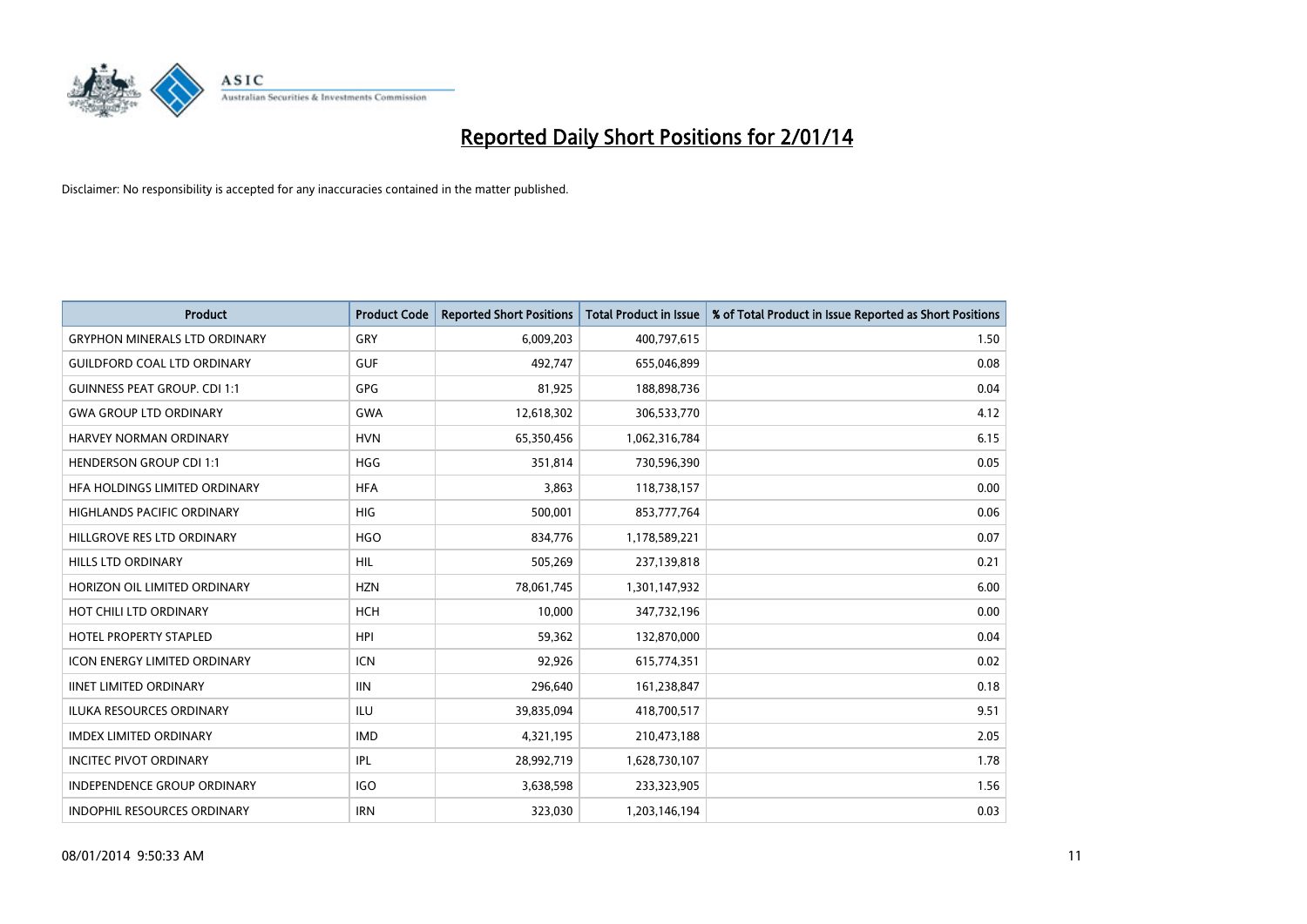

| <b>Product</b>                                  | <b>Product Code</b> | <b>Reported Short Positions</b> | <b>Total Product in Issue</b> | % of Total Product in Issue Reported as Short Positions |
|-------------------------------------------------|---------------------|---------------------------------|-------------------------------|---------------------------------------------------------|
| <b>INFIGEN ENERGY STAPLED SECURITIES</b>        | <b>IFN</b>          | 3,149,058                       | 764,993,434                   | 0.41                                                    |
| <b>INFOMEDIA LTD ORDINARY</b>                   | <b>IFM</b>          | 421,314                         | 304,953,155                   | 0.14                                                    |
| <b>INGENIA GROUP STAPLED SECURITIES</b>         | <b>INA</b>          | 36,979                          | 676,240,232                   | 0.01                                                    |
| <b>INSURANCE AUSTRALIA ORDINARY</b>             | IAG                 | 12,167,782                      | 2,298,412,449                 | 0.53                                                    |
| <b>INTREPID MINES ORDINARY</b>                  | <b>IAU</b>          | 19,695,891                      | 556,426,332                   | 3.54                                                    |
| <b>INVESTA OFFICE FUND STAPLED SECURITIES</b>   | <b>IOF</b>          | 795,395                         | 614,047,458                   | 0.13                                                    |
| <b>INVOCARE LIMITED ORDINARY</b>                | IVC.                | 6,099,600                       | 110,030,298                   | 5.54                                                    |
| <b>IOOF HOLDINGS LTD ORDINARY</b>               | IFL                 | 1,865,606                       | 232,118,034                   | 0.80                                                    |
| <b>IRESS LIMITED ORDINARY</b>                   | <b>IRE</b>          | 232,004                         | 158,585,126                   | 0.15                                                    |
| <b>IRON ORE HOLDINGS ORDINARY</b>               | <b>IOH</b>          | 26,197                          | 161,174,005                   | 0.02                                                    |
| <b>ISELECT LTD ORDINARY</b>                     | <b>ISU</b>          | 4,367,935                       | 260,889,894                   | 1.67                                                    |
| <b>JAMES HARDIE INDUST CHESS DEPOSITARY INT</b> | <b>IHX</b>          | 6,013,997                       | 443,536,551                   | 1.36                                                    |
| <b>JB HI-FI LIMITED ORDINARY</b>                | <b>JBH</b>          | 7,316,136                       | 100,261,681                   | 7.30                                                    |
| <b>KAGARA LTD ORDINARY</b>                      | KZL                 | 3,385,466                       | 798,953,117                   | 0.42                                                    |
| KAROON GAS AUSTRALIA ORDINARY                   | <b>KAR</b>          | 4,189,292                       | 255,841,581                   | 1.64                                                    |
| KATHMANDU HOLD LTD ORDINARY                     | <b>KMD</b>          | 252,079                         | 200,473,338                   | 0.13                                                    |
| <b>KBL MINING LIMITED ORDINARY</b>              | KBL                 | 1,820                           | 393,535,629                   | 0.00                                                    |
| KINGSGATE CONSOLID. ORDINARY                    | <b>KCN</b>          | 8,012,689                       | 164,059,349                   | 4.88                                                    |
| KINGSROSE MINING LTD ORDINARY                   | <b>KRM</b>          | 497,853                         | 335,753,851                   | 0.15                                                    |
| LEIGHTON HOLDINGS ORDINARY                      | LEI                 | 23,848,363                      | 337,235,188                   | 7.07                                                    |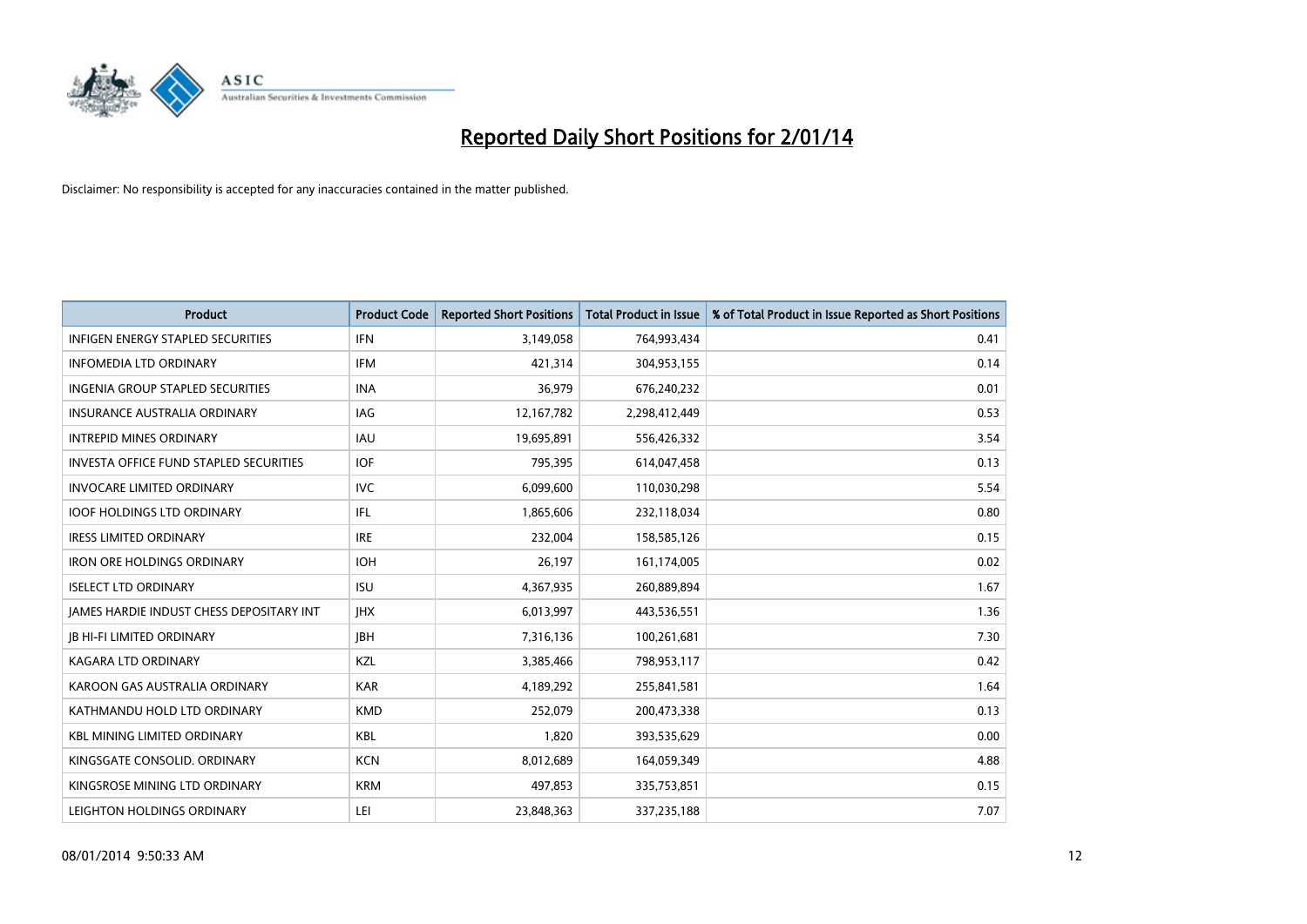

| <b>Product</b>                        | <b>Product Code</b> | <b>Reported Short Positions</b> | <b>Total Product in Issue</b> | % of Total Product in Issue Reported as Short Positions |
|---------------------------------------|---------------------|---------------------------------|-------------------------------|---------------------------------------------------------|
| LEND LEASE GROUP UNIT/ORD STAPLED     | <b>LLC</b>          | 8,799,628                       | 576,712,337                   | 1.53                                                    |
| LONESTAR RESO LTD ORDINARY            | LNR                 | 15,679                          | 697,187,211                   | 0.00                                                    |
| LYCOPODIUM LIMITED ORDINARY           | <b>LYL</b>          | 3,001                           | 38,955,103                    | 0.01                                                    |
| LYNAS CORPORATION ORDINARY            | <b>LYC</b>          | 174,941,041                     | 1,961,160,594                 | 8.92                                                    |
| <b>M2 TELECOMMUNICATION ORDINARY</b>  | <b>MTU</b>          | 9,246,588                       | 179,384,685                   | 5.15                                                    |
| <b>MACA LIMITED ORDINARY</b>          | <b>MLD</b>          | 63,535                          | 175,050,243                   | 0.04                                                    |
| <b>MACMAHON HOLDINGS ORDINARY</b>     | <b>MAH</b>          | 1,660,644                       | 1,261,699,966                 | 0.13                                                    |
| MACO ATLAS ROADS GRP ORDINARY STAPLED | <b>MQA</b>          | 12,351,481                      | 487,230,540                   | 2.54                                                    |
| MACQUARIE GROUP LTD ORDINARY          | <b>MOG</b>          | 1,480,309                       | 321,050,410                   | 0.46                                                    |
| MAGELLAN FIN GRP LTD ORDINARY         | <b>MFG</b>          | 801,268                         | 155,830,849                   | 0.51                                                    |
| <b>MATRIX C &amp; E LTD ORDINARY</b>  | <b>MCE</b>          | 2,744,966                       | 94,555,428                    | 2.90                                                    |
| <b>MAVERICK DRILLING ORDINARY</b>     | <b>MAD</b>          | 8,029,979                       | 467,726,751                   | 1.72                                                    |
| <b>MAXITRANS INDUSTRIES ORDINARY</b>  | <b>MXI</b>          | 439,497                         | 183,993,392                   | 0.24                                                    |
| MAYNE PHARMA LTD ORDINARY             | <b>MYX</b>          | 1,586,444                       | 563,459,968                   | 0.28                                                    |
| MCALEESE LTD ORDINARY                 | <b>MCS</b>          | 2,694,259                       | 296,577,121                   | 0.91                                                    |
| MCMILLAN SHAKESPEARE ORDINARY         | <b>MMS</b>          | 651,467                         | 74,523,965                    | 0.87                                                    |
| MEDUSA MINING LTD ORDINARY            | <b>MML</b>          | 7,294,530                       | 207,794,301                   | 3.51                                                    |
| MELBOURNE IT LIMITED ORDINARY         | <b>MLB</b>          | 14,869                          | 83,164,371                    | 0.02                                                    |
| MEO AUSTRALIA LTD ORDINARY            | <b>MEO</b>          | 10,845                          | 627,264,587                   | 0.00                                                    |
| MERIDIAN ENERGY INSTALMENT RECEIPTS   | <b>MEZCA</b>        | 32.097                          | 1,255,413,626                 | 0.00                                                    |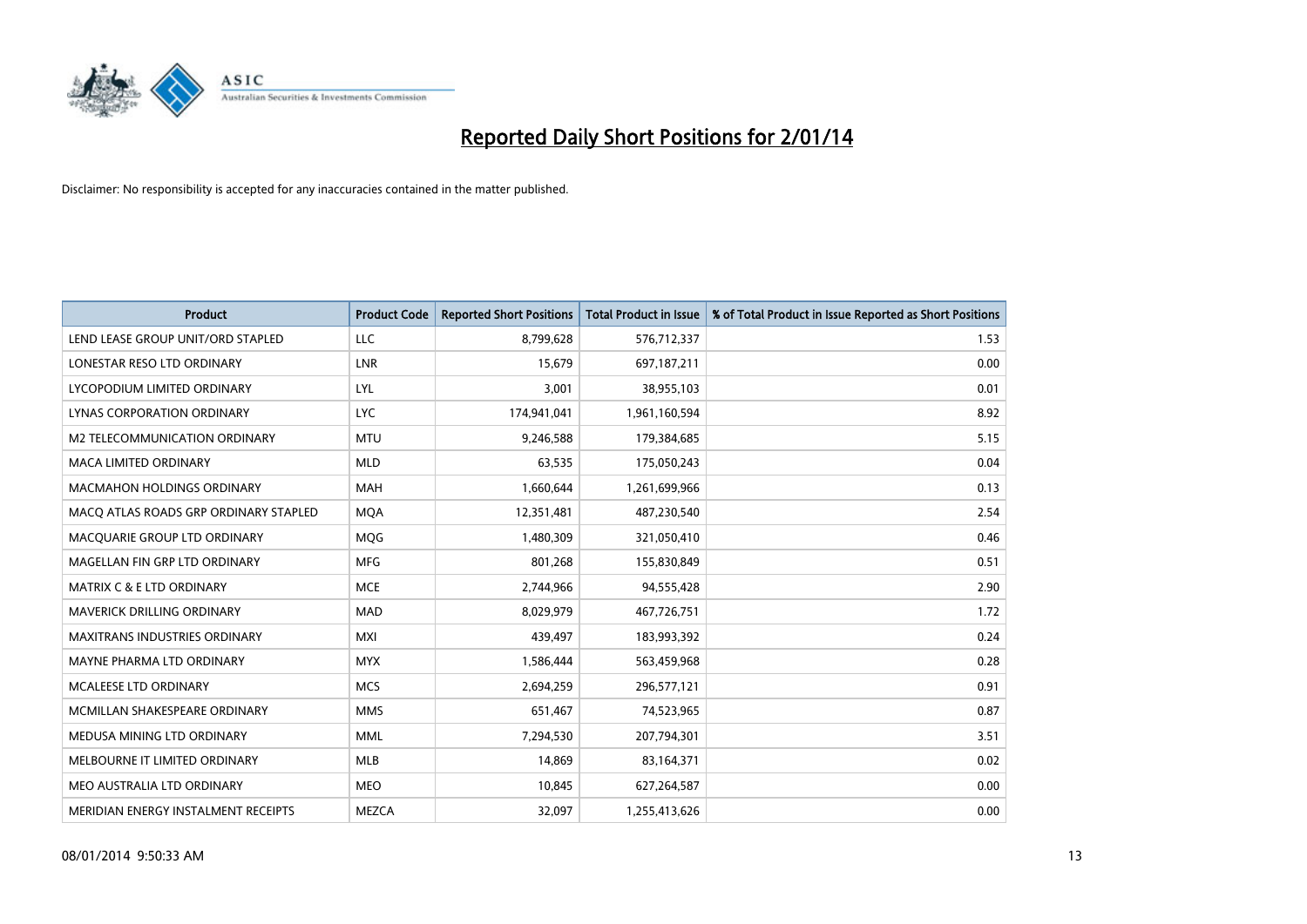

| <b>Product</b>                     | <b>Product Code</b> | <b>Reported Short Positions</b> | <b>Total Product in Issue</b> | % of Total Product in Issue Reported as Short Positions |
|------------------------------------|---------------------|---------------------------------|-------------------------------|---------------------------------------------------------|
| <b>MERMAID MARINE ORDINARY</b>     | <b>MRM</b>          | 1,517,758                       | 232,652,241                   | 0.65                                                    |
| MESOBLAST LIMITED ORDINARY         | <b>MSB</b>          | 19,217,435                      | 321,210,394                   | 5.98                                                    |
| METALS X LIMITED ORDINARY          | <b>MLX</b>          | 18,748                          | 1,655,386,110                 | 0.00                                                    |
| METCASH LIMITED ORDINARY           | <b>MTS</b>          | 113,888,470                     | 880,704,786                   | 12.93                                                   |
| METMINCO LIMITED ORDINARY          | <b>MNC</b>          | 520,152                         | 1,749,543,023                 | 0.03                                                    |
| MIGHTY RIVER POWER ORDINARY        | <b>MYT</b>          | 1,950,939                       | 1,400,012,517                 | 0.14                                                    |
| MINCOR RESOURCES NL ORDINARY       | <b>MCR</b>          | 2,267,516                       | 188,208,274                   | 1.20                                                    |
| MINERAL DEPOSITS ORDINARY          | <b>MDL</b>          | 754,349                         | 96,038,786                    | 0.79                                                    |
| MINERAL RESOURCES, ORDINARY        | <b>MIN</b>          | 4,360,573                       | 186,112,198                   | 2.34                                                    |
| MINT WIRELESS ORDINARY             | <b>MNW</b>          | 446,528                         | 403,872,395                   | 0.11                                                    |
| MIRABELA NICKEL LTD ORDINARY       | <b>MBN</b>          | 18,867,110                      | 876,801,147                   | 2.15                                                    |
| MIRVAC GROUP STAPLED SECURITIES    | <b>MGR</b>          | 80,738,836                      | 3,664,938,678                 | 2.20                                                    |
| <b>MOLOPO ENERGY LTD ORDINARY</b>  | <b>MPO</b>          | 351,895                         | 246,724,091                   | 0.14                                                    |
| <b>MONADELPHOUS GROUP ORDINARY</b> | <b>MND</b>          | 13,039,537                      | 92,308,047                    | 14.13                                                   |
| MORTGAGE CHOICE LTD ORDINARY       | MOC                 | 92,667                          | 123,780,387                   | 0.07                                                    |
| <b>MOUNT GIBSON IRON ORDINARY</b>  | <b>MGX</b>          | 7,635,148                       | 1,090,584,232                 | 0.70                                                    |
| MULTIPLEX SITES SITES              | <b>MXUPA</b>        | 1,474                           | 4,500,000                     | 0.03                                                    |
| MURCHISON METALS LTD ORDINARY      | <b>MMX</b>          | 216,291                         | 450,497,346                   | 0.05                                                    |
| <b>MYER HOLDINGS LTD ORDINARY</b>  | <b>MYR</b>          | 67,070,725                      | 585,684,551                   | 11.45                                                   |
| NANOSONICS LIMITED ORDINARY        | <b>NAN</b>          | 134,234                         | 263,125,129                   | 0.05                                                    |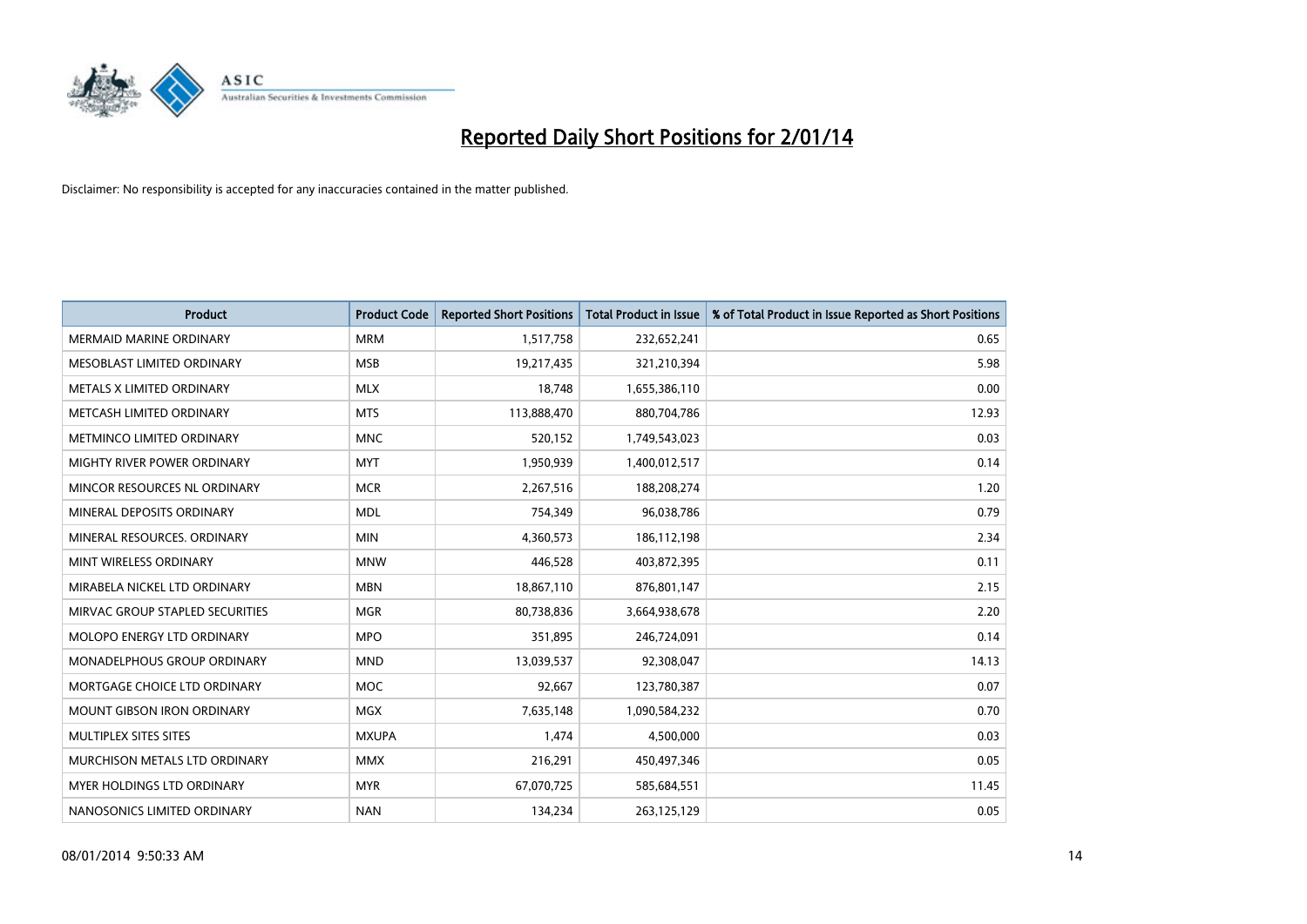

| <b>Product</b>                | <b>Product Code</b> | <b>Reported Short Positions</b> | <b>Total Product in Issue</b> | % of Total Product in Issue Reported as Short Positions |
|-------------------------------|---------------------|---------------------------------|-------------------------------|---------------------------------------------------------|
| NATIONAL AUST. BANK ORDINARY  | <b>NAB</b>          | 7,616,801                       | 2,351,436,055                 | 0.32                                                    |
| NAVITAS LIMITED ORDINARY      | <b>NVT</b>          | 3,351,186                       | 375,416,910                   | 0.89                                                    |
| NEON ENERGY LIMITED ORDINARY  | <b>NEN</b>          | 847,086                         | 553,037,848                   | 0.15                                                    |
| NEUREN PHARMACEUT, ORDINARY   | <b>NEU</b>          | 10,403                          | 1,493,120,164                 | 0.00                                                    |
| NEW HOPE CORPORATION ORDINARY | <b>NHC</b>          | 448,224                         | 830,767,542                   | 0.05                                                    |
| NEWCREST MINING ORDINARY      | <b>NCM</b>          | 13,599,897                      | 766,510,971                   | 1.77                                                    |
| NEWS CORP A NON-VOTING CDI    | <b>NWSLV</b>        | 1,713,810                       | 4,018,120                     | 42.65                                                   |
| NEWS CORP B VOTING CDI        | <b>NWS</b>          | 3,169,355                       | 21,223,350                    | 14.93                                                   |
| NEWSAT LIMITED ORDINARY       | <b>NWT</b>          | 362,743                         | 591,460,931                   | 0.06                                                    |
| NEXTDC LIMITED ORDINARY       | <b>NXT</b>          | 9,919,372                       | 192,904,486                   | 5.14                                                    |
| NEXUS ENERGY LIMITED ORDINARY | <b>NXS</b>          | 2,028,775                       | 1,330,219,459                 | 0.15                                                    |
| NIB HOLDINGS LIMITED ORDINARY | <b>NHF</b>          | 4,036,301                       | 439,004,182                   | 0.92                                                    |
| NICK SCALI LIMITED ORDINARY   | <b>NCK</b>          | 1,083                           | 81,000,000                    | 0.00                                                    |
| NIDO PETROLEUM ORDINARY       | <b>NDO</b>          | 542,402                         | 2,046,650,968                 | 0.03                                                    |
| NINE ENTERTAINMENT ORDINARY   | <b>NEC</b>          | 3,776,605                       | 940,295,023                   | 0.40                                                    |
| NOBLE MINERAL RES ORDINARY    | <b>NMG</b>          | 2,365,726                       | 666,397,952                   | 0.36                                                    |
| NORTHERN IRON LTD ORDINARY    | <b>NFE</b>          | 108,190                         | 484,405,314                   | 0.02                                                    |
| NORTHERN STAR ORDINARY        | <b>NST</b>          | 4,530,532                       | 428,369,762                   | 1.06                                                    |
| NOVOGEN LIMITED ORDINARY      | <b>NRT</b>          | 74,125                          | 161,498,858                   | 0.05                                                    |
| NRW HOLDINGS LIMITED ORDINARY | <b>NWH</b>          | 17,168,836                      | 278,888,011                   | 6.16                                                    |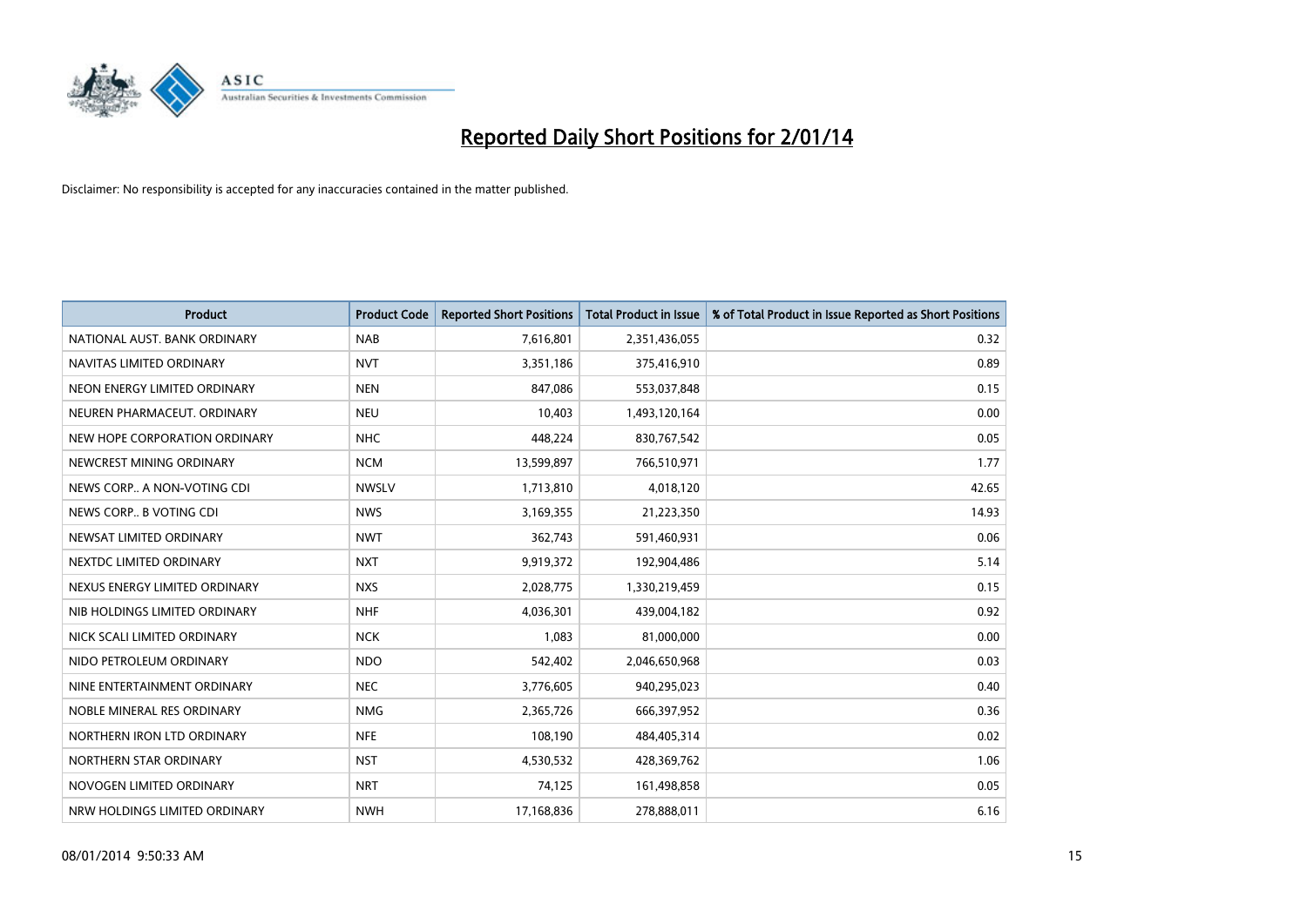

| <b>Product</b>                        | <b>Product Code</b> | <b>Reported Short Positions</b> | <b>Total Product in Issue</b> | % of Total Product in Issue Reported as Short Positions |
|---------------------------------------|---------------------|---------------------------------|-------------------------------|---------------------------------------------------------|
| NUCOAL RESOURCES LTD ORDINARY         | <b>NCR</b>          | 90,001                          | 768,612,354                   | 0.01                                                    |
| NUFARM LIMITED ORDINARY               | <b>NUF</b>          | 15,834,729                      | 263,643,448                   | 6.01                                                    |
| OAKTON LIMITED ORDINARY               | <b>OKN</b>          | 670,049                         | 89,968,985                    | 0.74                                                    |
| OCEANAGOLD CORP. CHESS DEPOSITARY INT | <b>OGC</b>          | 1,668,500                       | 300,350,129                   | 0.56                                                    |
| OIL SEARCH LTD ORDINARY               | OSH                 | 6,570,028                       | 1,343,361,150                 | 0.49                                                    |
| OM HOLDINGS LIMITED ORDINARY          | <b>OMH</b>          | 2,548,871                       | 733,423,337                   | 0.35                                                    |
| ORICA LIMITED ORDINARY                | ORI                 | 8,857,665                       | 370,255,009                   | 2.39                                                    |
| ORIGIN ENERGY ORDINARY                | ORG                 | 8,014,214                       | 1,101,228,973                 | 0.73                                                    |
| OROCOBRE LIMITED ORDINARY             | <b>ORE</b>          | 1,665,055                       | 132,041,911                   | 1.26                                                    |
| ORORA LIMITED ORDINARY                | <b>ORA</b>          | 823,920                         | 1,206,684,923                 | 0.07                                                    |
| OROTONGROUP LIMITED ORDINARY          | ORL                 | 85,577                          | 40,880,902                    | 0.21                                                    |
| OZ MINERALS ORDINARY                  | OZL                 | 21,429,631                      | 303,470,022                   | 7.06                                                    |
| OZFOREX GROUP LTD ORDINARY            | <b>OFX</b>          | 2,249,599                       | 240,000,000                   | 0.94                                                    |
| <b>PACIFIC BRANDS ORDINARY</b>        | <b>PBG</b>          | 6,939,942                       | 912,915,695                   | 0.76                                                    |
| PACT GROUP HLDGS LTD ORDINARY         | PGH                 | 1,350,000                       | 294,097,961                   | 0.46                                                    |
| PALADIN ENERGY LTD ORDINARY           | <b>PDN</b>          | 97,929,388                      | 964,204,004                   | 10.16                                                   |
| PANAUST LIMITED ORDINARY              | <b>PNA</b>          | 6,567,361                       | 619,765,589                   | 1.06                                                    |
| PANORAMIC RESOURCES ORDINARY          | PAN                 | 327,655                         | 319,285,132                   | 0.10                                                    |
| PANTERRA GOLD LTD ORDINARY            | PGI                 | $\mathbf{1}$                    | 769,414,346                   | 0.00                                                    |
| PAPERLINX LIMITED ORDINARY            | <b>PPX</b>          | 89,918                          | 609,280,761                   | 0.01                                                    |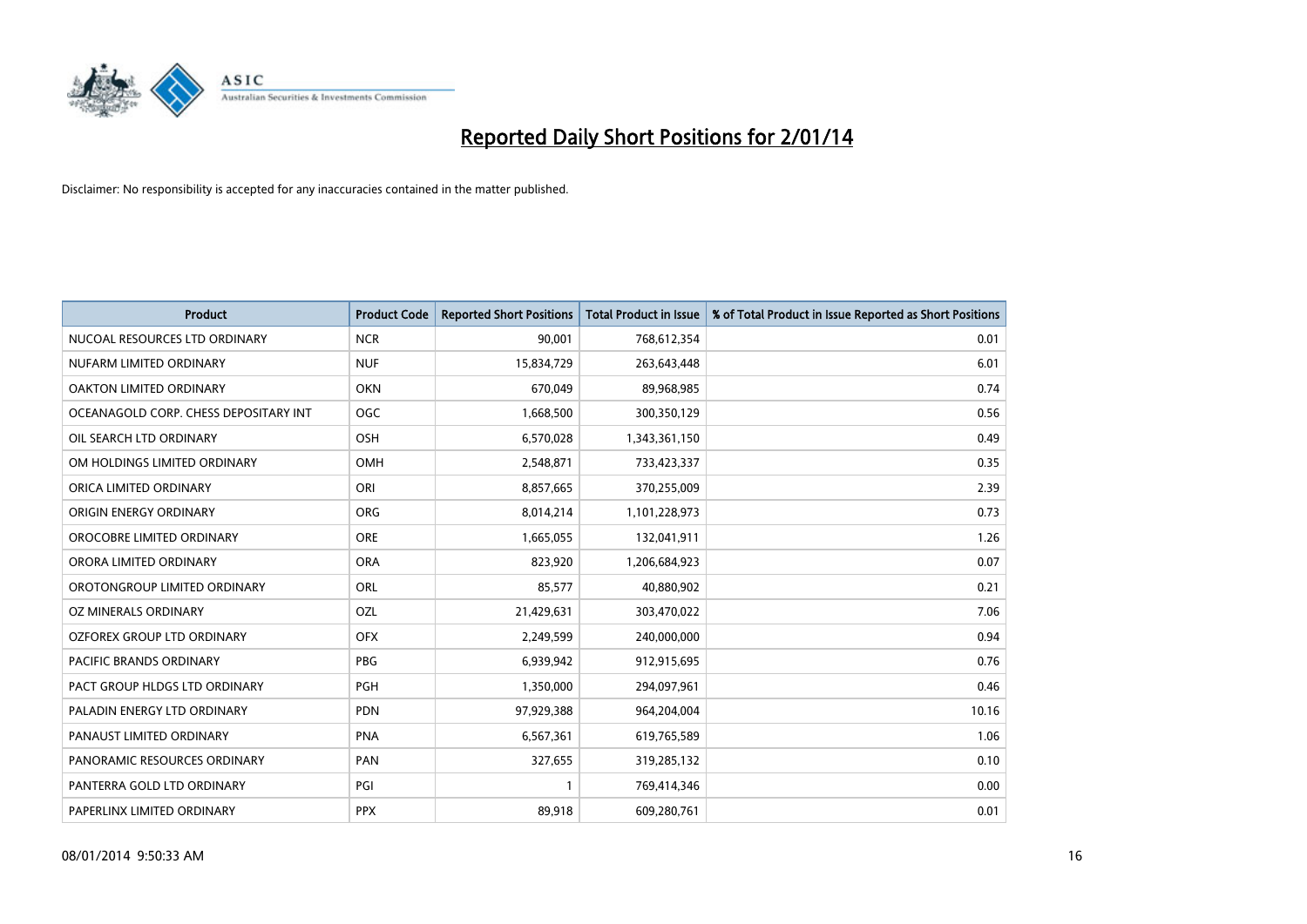

| <b>Product</b>                | <b>Product Code</b> | <b>Reported Short Positions</b> | <b>Total Product in Issue</b> | % of Total Product in Issue Reported as Short Positions |
|-------------------------------|---------------------|---------------------------------|-------------------------------|---------------------------------------------------------|
| PAPILLON RES LTD ORDINARY     | <b>PIR</b>          | 8,558,906                       | 339,444,210                   | 2.52                                                    |
| PATTIES FOODS LTD ORDINARY    | PFL                 | 43,492                          | 139,144,338                   | 0.03                                                    |
| PEET LIMITED ORDINARY         | <b>PPC</b>          | 512,497                         | 433,389,348                   | 0.12                                                    |
| PENINSULA ENERGY LTD ORDINARY | <b>PEN</b>          | $\mathbf{1}$                    | 3,252,030,235                 | 0.00                                                    |
| PERPETUAL LIMITED ORDINARY    | <b>PPT</b>          | 2,278,677                       | 46,529,270                    | 4.90                                                    |
| PERSEUS MINING LTD ORDINARY   | PRU                 | 8,226,063                       | 457,962,088                   | 1.80                                                    |
| PHARMAXIS LTD ORDINARY        | <b>PXS</b>          | 1,357,443                       | 309,046,349                   | 0.44                                                    |
| PHOSPHAGENICS LTD. ORDINARY   | POH                 | 50,000                          | 1,020,465,957                 | 0.00                                                    |
| PLATINUM ASSET ORDINARY       | <b>PTM</b>          | 249,484                         | 578,685,695                   | 0.04                                                    |
| PLATINUM AUSTRALIA ORDINARY   | <b>PLA</b>          | 836,127                         | 504,968,043                   | 0.17                                                    |
| PMI GOLD CORP CDI 1:1         | <b>PVM</b>          | 232,274                         | 165,052,854                   | 0.14                                                    |
| PMP LIMITED ORDINARY          | <b>PMP</b>          | 1,595,073                       | 323,781,124                   | 0.49                                                    |
| PRANA BIOTECHNOLOGY ORDINARY  | PBT                 | 412,460                         | 416,481,096                   | 0.10                                                    |
| PREMIER INVESTMENTS ORDINARY  | <b>PMV</b>          | 548,925                         | 155,314,874                   | 0.35                                                    |
| PRIMA BIOMED LTD ORDINARY     | <b>PRR</b>          | 759,695                         | 1,228,709,341                 | 0.06                                                    |
| PRIMARY HEALTH CARE ORDINARY  | <b>PRY</b>          | 18,939,872                      | 504,956,647                   | 3.75                                                    |
| PRIME MEDIA GRP LTD ORDINARY  | <b>PRT</b>          | 1,399,132                       | 366,330,303                   | 0.38                                                    |
| PROGRAMMED ORDINARY           | <b>PRG</b>          | 237,398                         | 118,229,190                   | 0.20                                                    |
| OANTAS AIRWAYS ORDINARY       | QAN                 | 72,829,801                      | 2,196,330,250                 | 3.32                                                    |
| OBE INSURANCE GROUP ORDINARY  | <b>OBE</b>          | 9,280,046                       | 1,248,704,599                 | 0.74                                                    |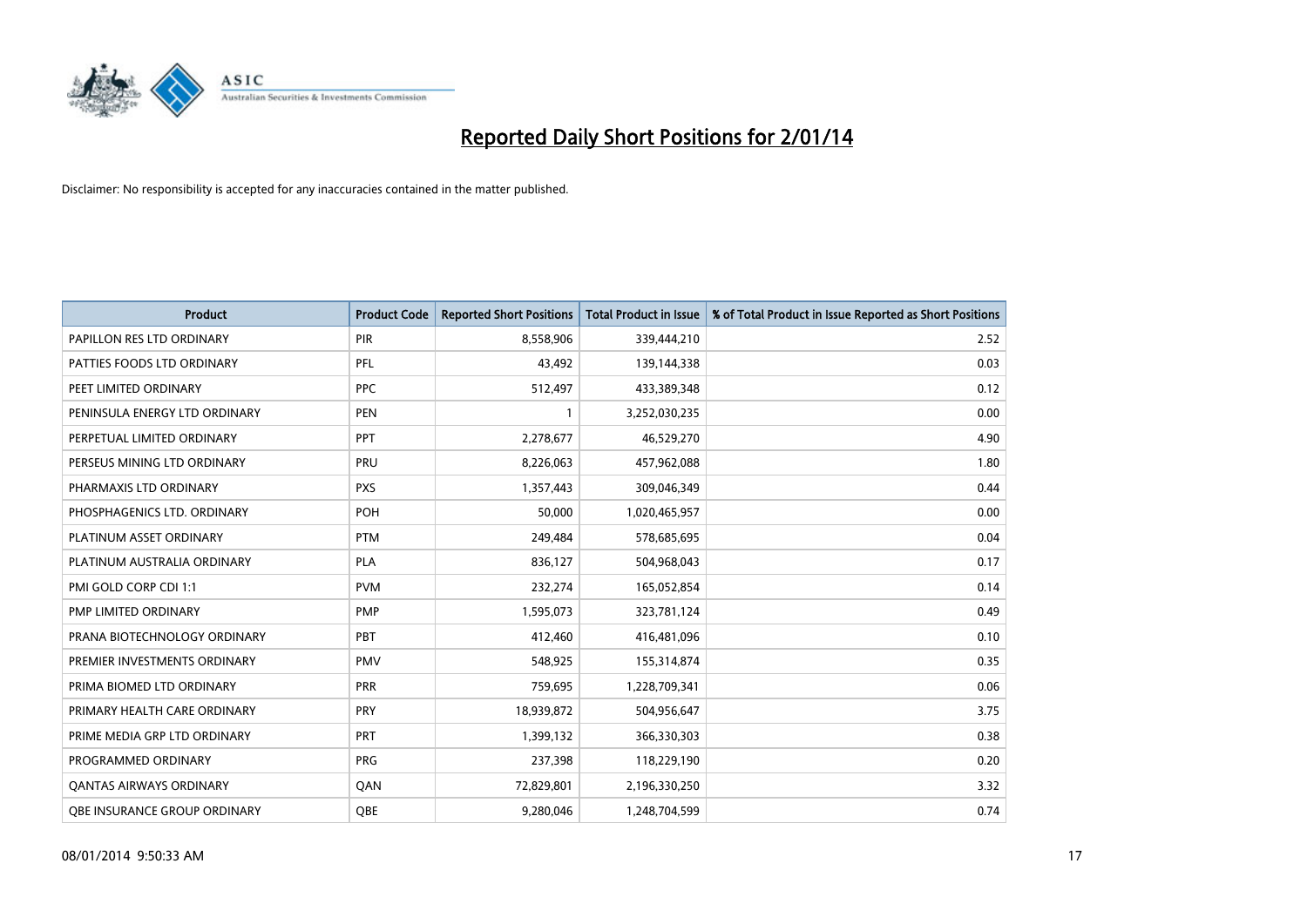

| <b>Product</b>                    | <b>Product Code</b> | <b>Reported Short Positions</b> | <b>Total Product in Issue</b> | % of Total Product in Issue Reported as Short Positions |
|-----------------------------------|---------------------|---------------------------------|-------------------------------|---------------------------------------------------------|
| ORXPHARMA LTD ORDINARY            | <b>QRX</b>          | 66,492                          | 164,095,969                   | 0.04                                                    |
| <b>QUBE HOLDINGS LTD ORDINARY</b> | QUB                 | 12,068,908                      | 931,433,499                   | 1.30                                                    |
| RAMELIUS RESOURCES ORDINARY       | <b>RMS</b>          | 373,005                         | 365,380,380                   | 0.10                                                    |
| RAMSAY HEALTH CARE ORDINARY       | <b>RHC</b>          | 2,523,283                       | 202,081,252                   | 1.25                                                    |
| <b>RCR TOMLINSON ORDINARY</b>     | <b>RCR</b>          | 1,438,072                       | 136,696,590                   | 1.05                                                    |
| <b>REA GROUP ORDINARY</b>         | <b>REA</b>          | 879,294                         | 131,714,699                   | 0.67                                                    |
| RECALL HOLDINGS LTD ORDINARY      | <b>REC</b>          | 642,084                         | 312,000,000                   | 0.21                                                    |
| <b>RECKON LIMITED ORDINARY</b>    | <b>RKN</b>          | 157,233                         | 126,913,066                   | 0.12                                                    |
| RED 5 LIMITED ORDINARY            | <b>RED</b>          | 162,100                         | 759,451,008                   | 0.02                                                    |
| <b>RED FORK ENERGY ORDINARY</b>   | <b>RFE</b>          | 4,107,446                       | 501,051,719                   | 0.82                                                    |
| REDBANK ENERGY LTD ORDINARY       | <b>AEJ</b>          | 13                              | 786,287                       | 0.00                                                    |
| REECE AUSTRALIA LTD. ORDINARY     | <b>REH</b>          | 436                             | 99,600,000                    | 0.00                                                    |
| REED RESOURCES LTD ORDINARY       | <b>RDR</b>          | 250,000                         | 523,453,895                   | 0.05                                                    |
| <b>REGIS RESOURCES ORDINARY</b>   | <b>RRL</b>          | 10,704,889                      | 497,987,384                   | 2.15                                                    |
| RESMED INC CDI 10:1               | <b>RMD</b>          | 24,231,513                      | 1,420,542,770                 | 1.71                                                    |
| RESOLUTE MINING ORDINARY          | <b>RSG</b>          | 9,522,624                       | 640,994,224                   | 1.49                                                    |
| RESOURCE EQUIP LTD ORDINARY       | <b>RQL</b>          | 5,000                           | 249,065,471                   | 0.00                                                    |
| RESOURCE GENERATION ORDINARY      | <b>RES</b>          | 224,300                         | 581,380,338                   | 0.04                                                    |
| <b>RETAIL FOOD GROUP ORDINARY</b> | <b>RFG</b>          | 3,415,854                       | 144,049,390                   | 2.37                                                    |
| REX MINERALS LIMITED ORDINARY     | <b>RXM</b>          | 1,826,304                       | 188,907,284                   | 0.97                                                    |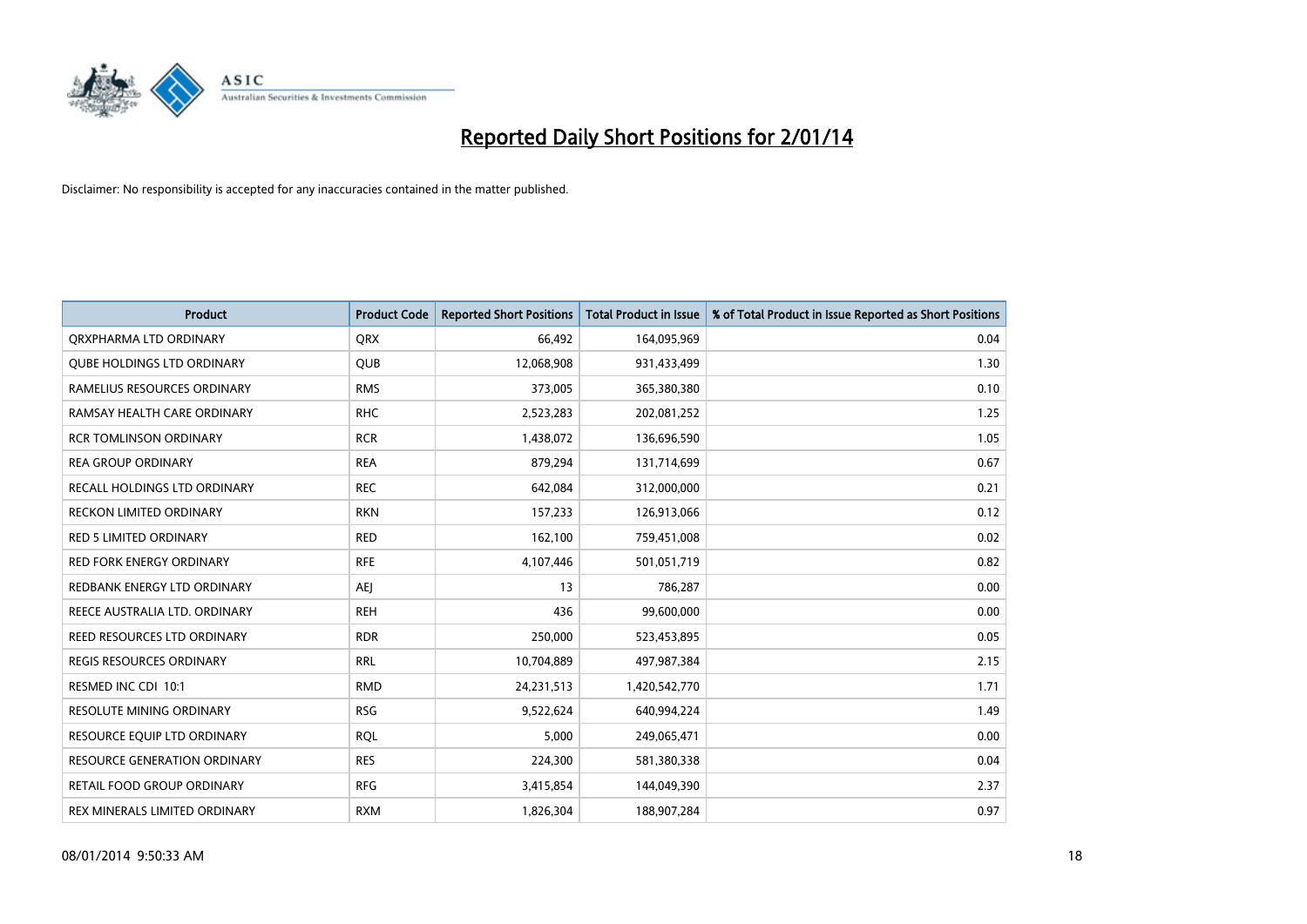

| <b>Product</b>                        | <b>Product Code</b> | <b>Reported Short Positions</b> | <b>Total Product in Issue</b> | % of Total Product in Issue Reported as Short Positions |
|---------------------------------------|---------------------|---------------------------------|-------------------------------|---------------------------------------------------------|
| <b>RHG LIMITED ORDINARY</b>           | <b>RHG</b>          | 1,085                           | 308,483,177                   | 0.00                                                    |
| RIDLEY CORPORATION ORDINARY           | <b>RIC</b>          | 2,259,970                       | 307,817,071                   | 0.73                                                    |
| RIO TINTO LIMITED ORDINARY            | <b>RIO</b>          | 3,884,452                       | 435,758,720                   | 0.89                                                    |
| ROBUST RESOURCES ORDINARY             | <b>ROL</b>          | 4,000                           | 102,830,646                   | 0.00                                                    |
| ROC OIL COMPANY ORDINARY              | <b>ROC</b>          | 1,137,541                       | 686,461,740                   | 0.17                                                    |
| ROYAL WOLF HOLDINGS ORDINARY          | <b>RWH</b>          | 189,393                         | 100,387,052                   | 0.19                                                    |
| <b>RURALCO HOLDINGS ORDINARY</b>      | RHL                 | 1,408                           | 62,711,592                    | 0.00                                                    |
| SAI GLOBAL LIMITED ORDINARY           | SAI                 | 7,269,759                       | 210,750,820                   | 3.45                                                    |
| SALMAT LIMITED ORDINARY               | <b>SLM</b>          | 998                             | 159,812,799                   | 0.00                                                    |
| SAMSON OIL & GAS LTD ORDINARY         | <b>SSN</b>          | 1,478,000                       | 2,547,627,193                 | 0.06                                                    |
| SANDFIRE RESOURCES ORDINARY           | <b>SFR</b>          | 1,357,752                       | 155,640,968                   | 0.87                                                    |
| <b>SANTOS LTD ORDINARY</b>            | <b>STO</b>          | 5,332,798                       | 970,218,760                   | 0.55                                                    |
| SARACEN MINERAL ORDINARY              | SAR                 | 1,550,697                       | 595,263,186                   | 0.26                                                    |
| SCA PROPERTY GROUP STAPLED SECURITIES | SCP                 | 36,268,435                      | 648,628,320                   | 5.59                                                    |
| SEDGMAN LIMITED ORDINARY              | <b>SDM</b>          | 112,680                         | 223,224,636                   | 0.05                                                    |
| SEEK LIMITED ORDINARY                 | <b>SEK</b>          | 13,029,590                      | 339,132,780                   | 3.84                                                    |
| SELECT HARVESTS ORDINARY              | SHV                 | 24,080                          | 57,815,720                    | 0.04                                                    |
| SENEX ENERGY LIMITED ORDINARY         | <b>SXY</b>          | 8,893,316                       | 1,144,008,917                 | 0.78                                                    |
| SERVCORP LIMITED ORDINARY             | SRV                 | 748                             | 98,432,275                    | 0.00                                                    |
| SERVICE STREAM ORDINARY               | SSM                 | 100                             | 284,443,570                   | 0.00                                                    |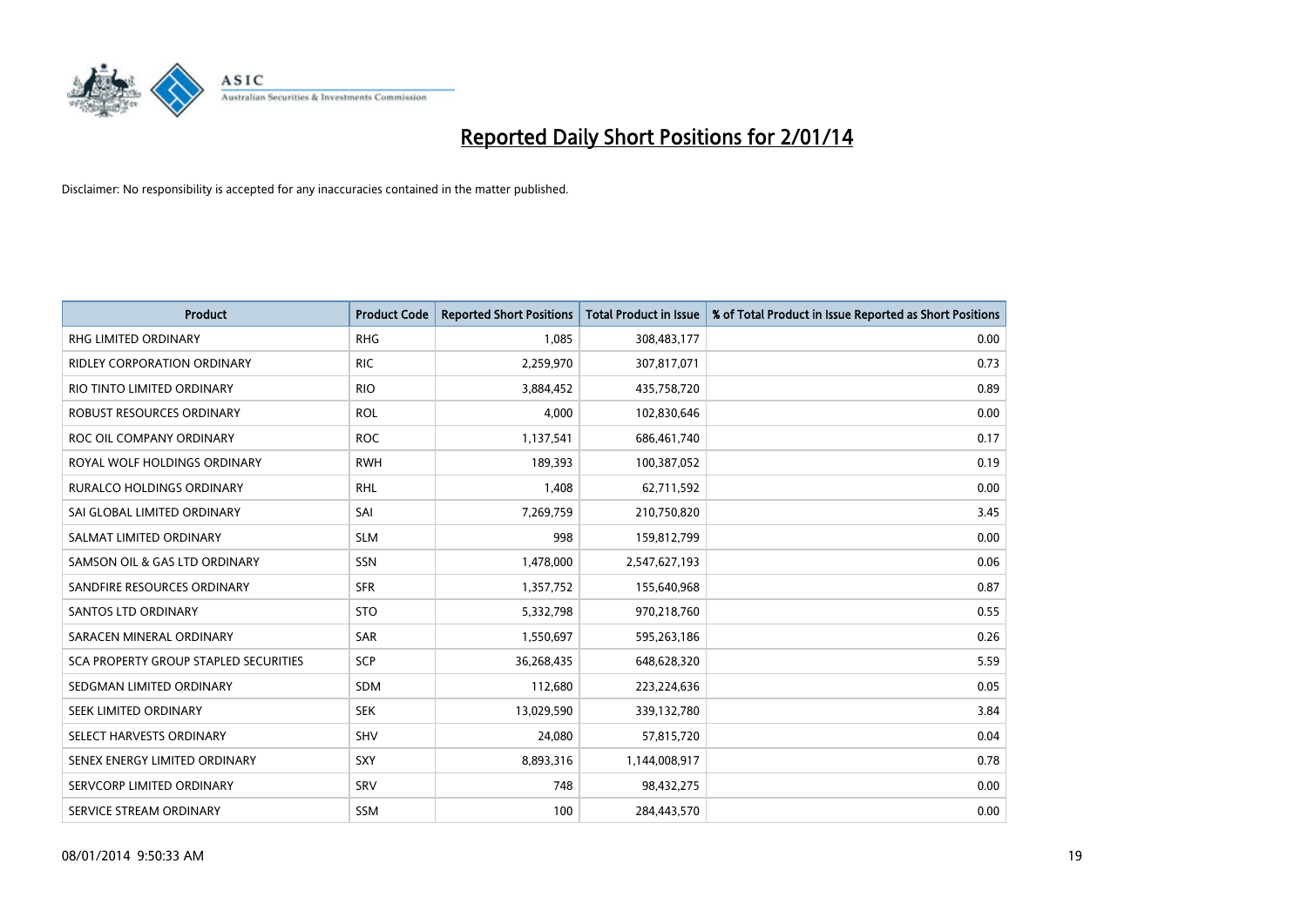

| <b>Product</b>                           | <b>Product Code</b> | <b>Reported Short Positions</b> | <b>Total Product in Issue</b> | % of Total Product in Issue Reported as Short Positions |
|------------------------------------------|---------------------|---------------------------------|-------------------------------|---------------------------------------------------------|
| SEVEN GROUP HOLDINGS ORDINARY            | <b>SVW</b>          | 4,246,342                       | 308,160,281                   | 1.38                                                    |
| SEVEN WEST MEDIA LTD ORDINARY            | <b>SWM</b>          | 7,380,518                       | 999,160,872                   | 0.74                                                    |
| SIGMA PHARMACEUTICAL ORDINARY            | <b>SIP</b>          | 5,889,249                       | 1,125,275,419                 | 0.52                                                    |
| SILEX SYSTEMS ORDINARY                   | <b>SLX</b>          | 2,607,482                       | 170,297,752                   | 1.53                                                    |
| SILVER CHEF LIMITED ORDINARY             | SIV                 | 214                             | 29,333,629                    | 0.00                                                    |
| SILVER LAKE RESOURCE ORDINARY            | <b>SLR</b>          | 17,136,704                      | 437,594,758                   | 3.92                                                    |
| SIMS METAL MGMT LTD ORDINARY             | SGM                 | 10,072,600                      | 204,434,248                   | 4.93                                                    |
| SINGAPORE TELECOMM. CHESS DEPOSITARY INT | SGT                 | 7,753,847                       | 157,696,918                   | 4.92                                                    |
| SIRIUS RESOURCES NL ORDINARY             | <b>SIR</b>          | 9,895,760                       | 261,930,167                   | 3.78                                                    |
| SIRTEX MEDICAL ORDINARY                  | <b>SRX</b>          | 550,068                         | 56,108,439                    | 0.98                                                    |
| SKILLED GROUP LTD ORDINARY               | <b>SKE</b>          | 3,960,816                       | 233,871,364                   | 1.69                                                    |
| <b>SKY NETWORK ORDINARY</b>              | <b>SKT</b>          | 109,694                         | 389,139,785                   | 0.03                                                    |
| SKYCITY ENT GRP LTD ORDINARY             | <b>SKC</b>          | 319,244                         | 580,016,676                   | 0.06                                                    |
| <b>SLATER &amp; GORDON ORDINARY</b>      | SGH                 | 769,054                         | 202,481,656                   | 0.38                                                    |
| SMS MANAGEMENT, ORDINARY                 | <b>SMX</b>          | 3,730,794                       | 70,099,763                    | 5.32                                                    |
| SONIC HEALTHCARE ORDINARY                | <b>SHL</b>          | 4,783,239                       | 400,733,556                   | 1.19                                                    |
| SOUL PATTINSON (W.H) ORDINARY            | SOL                 | 76,838                          | 239,395,320                   | 0.03                                                    |
| SOUTH BOULDER MINES ORDINARY             | <b>STB</b>          | 1                               | 128,177,826                   | 0.00                                                    |
| SP AUSNET STAPLED SECURITIES             | <b>SPN</b>          | 58,814,116                      | 3,386,607,080                 | 1.74                                                    |
| SPARK INFRASTRUCTURE STAPLED NOTE & UNIT | SKI                 | 49,318,307                      | 1,326,734,264                 | 3.72                                                    |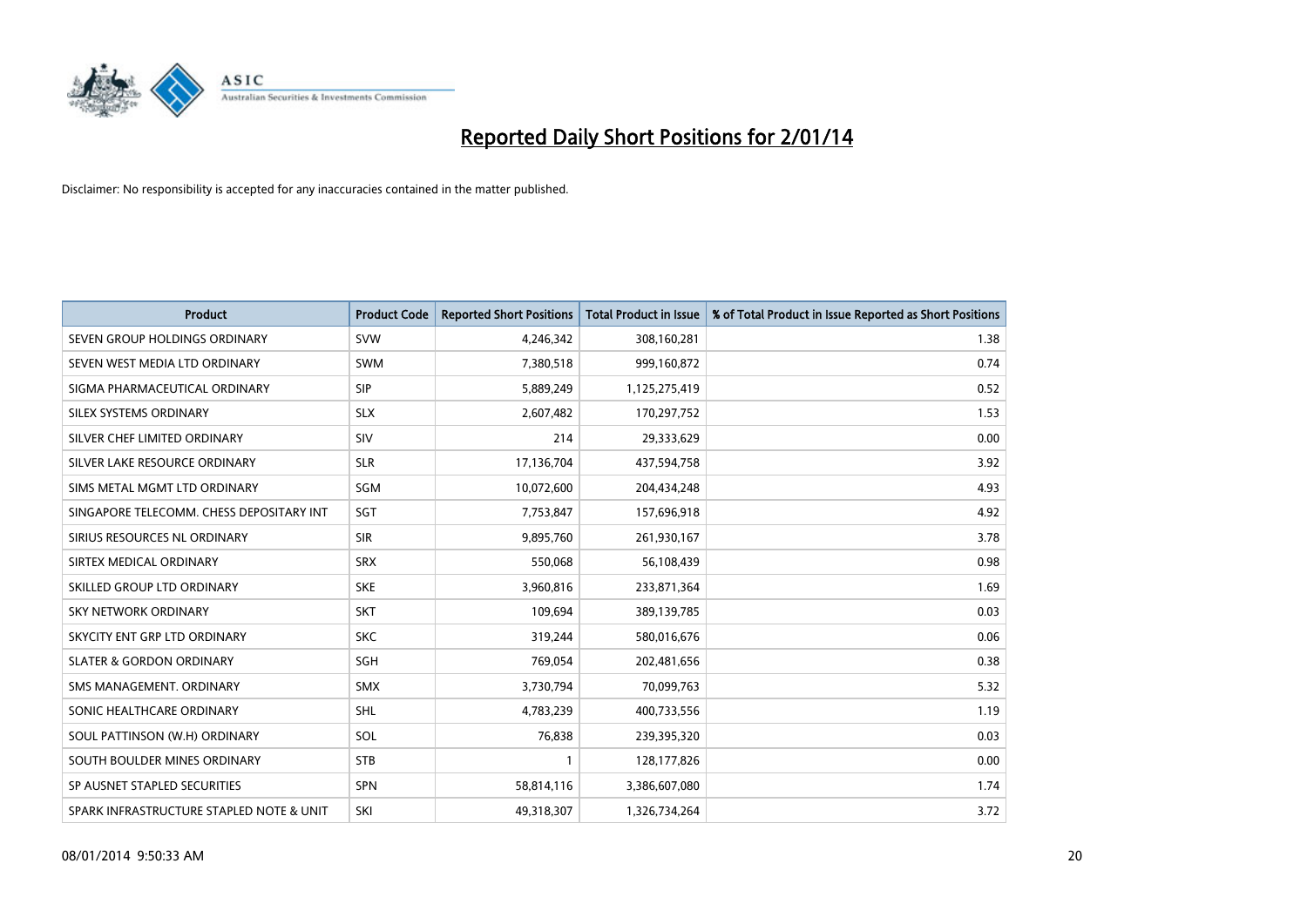

| <b>Product</b>                   | <b>Product Code</b> | <b>Reported Short Positions</b> | <b>Total Product in Issue</b> | % of Total Product in Issue Reported as Short Positions |
|----------------------------------|---------------------|---------------------------------|-------------------------------|---------------------------------------------------------|
| SPDR 200 FUND ETF UNITS          | STW                 | 8,030                           | 44,878,688                    | 0.02                                                    |
| SPECIALTY FASHION ORDINARY       | <b>SFH</b>          | 48,990                          | 192,236,121                   | 0.03                                                    |
| ST BARBARA LIMITED ORDINARY      | <b>SBM</b>          | 18,714,409                      | 488,074,077                   | 3.83                                                    |
| STARPHARMA HOLDINGS ORDINARY     | <b>SPL</b>          | 14,567,482                      | 284,574,948                   | 5.12                                                    |
| STEADFAST GROUP LTD ORDINARY     | <b>SDF</b>          | 1,143,281                       | 500,971,408                   | 0.23                                                    |
| STHN CROSS MEDIA ORDINARY        | <b>SXL</b>          | 2,552,240                       | 705,099,800                   | 0.36                                                    |
| STOCKLAND UNITS/ORD STAPLED      | <b>SGP</b>          | 31,851,283                      | 2,305,750,747                 | 1.38                                                    |
| STRAITS RES LTD. ORDINARY        | SRO                 | 31,522                          | 1,217,730,293                 | 0.00                                                    |
| STRIKE ENERGY LTD ORDINARY       | <b>STX</b>          | 5,000                           | 706,519,664                   | 0.00                                                    |
| STW COMMUNICATIONS ORDINARY      | SGN                 | 615,092                         | 403,828,512                   | 0.15                                                    |
| SUNCORP GROUP LTD ORDINARY       | <b>SUN</b>          | 4,335,364                       | 1,286,600,980                 | 0.34                                                    |
| SUNDANCE ENERGY ORDINARY         | <b>SEA</b>          | 639,932                         | 463,173,668                   | 0.14                                                    |
| SUNDANCE RESOURCES ORDINARY      | <b>SDL</b>          | 171,065,009                     | 3,073,110,985                 | 5.57                                                    |
| SUNLAND GROUP LTD ORDINARY       | <b>SDG</b>          | 55,763                          | 181,710,087                   | 0.03                                                    |
| SUPER RET REP LTD ORDINARY       | <b>SUL</b>          | 1,064,447                       | 196,731,620                   | 0.54                                                    |
| SYD AIRPORT STAPLED US PROHIBIT. | SYD                 | 48,318,401                      | 2,194,322,759                 | 2.20                                                    |
| SYRAH RESOURCES ORDINARY         | <b>SYR</b>          | 3,427,565                       | 162,335,614                   | 2.11                                                    |
| TABCORP HOLDINGS LTD ORDINARY    | <b>TAH</b>          | 21,054,148                      | 754,274,706                   | 2.79                                                    |
| TANAMI GOLD NL ORDINARY          | <b>TAM</b>          | 678,878                         | 925,621,728                   | 0.07                                                    |
| TAP OIL LIMITED ORDINARY         | <b>TAP</b>          | 86,542                          | 242,115,528                   | 0.04                                                    |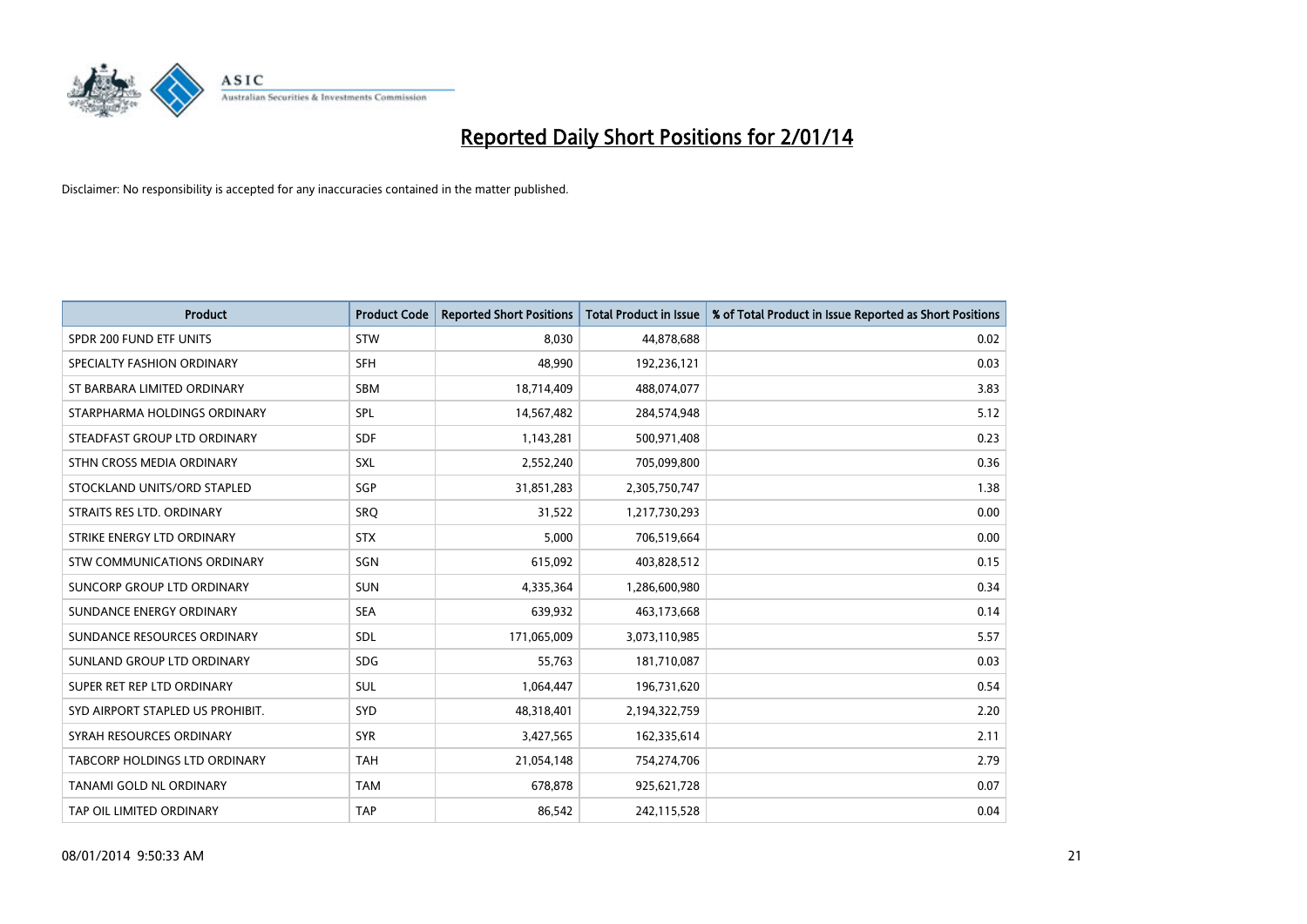

| <b>Product</b>                       | <b>Product Code</b> | <b>Reported Short Positions</b> | <b>Total Product in Issue</b> | % of Total Product in Issue Reported as Short Positions |
|--------------------------------------|---------------------|---------------------------------|-------------------------------|---------------------------------------------------------|
| TASSAL GROUP LIMITED ORDINARY        | <b>TGR</b>          | 36,586                          | 146,507,029                   | 0.02                                                    |
| TATTS GROUP LTD ORDINARY             | <b>TTS</b>          | 11,099,435                      | 1,417,117,821                 | 0.78                                                    |
| <b>TECHNOLOGY ONE ORDINARY</b>       | <b>TNE</b>          | 5,055                           | 307,721,455                   | 0.00                                                    |
| TELECOM CORPORATION ORDINARY         | <b>TEL</b>          | 8,131,846                       | 1,824,150,788                 | 0.45                                                    |
| TELSTRA CORPORATION, ORDINARY        | <b>TLS</b>          | 29,905,547                      | 12,443,074,357                | 0.24                                                    |
| TEN NETWORK HOLDINGS ORDINARY        | <b>TEN</b>          | 151,818,601                     | 2,586,970,845                 | 5.87                                                    |
| TERANGA GOLD CORP CDI 1:1            | <b>TGZ</b>          | 3,819                           | 171,110,480                   | 0.00                                                    |
| TFS CORPORATION LTD ORDINARY         | <b>TFC</b>          | 169,841                         | 282,157,408                   | 0.06                                                    |
| THE REJECT SHOP ORDINARY             | <b>TRS</b>          | 1,924,547                       | 28,826,248                    | 6.68                                                    |
| THORN GROUP LIMITED ORDINARY         | <b>TGA</b>          | 2,780                           | 148,897,155                   | 0.00                                                    |
| TIGER RESOURCES ORDINARY             | <b>TGS</b>          | 1,413,749                       | 802,710,269                   | 0.18                                                    |
| TITAN ENERGY SERVICE ORDINARY        | <b>TTN</b>          | 4,997                           | 48,866,894                    | 0.01                                                    |
| TOLL HOLDINGS LTD ORDINARY           | <b>TOL</b>          | 30,016,059                      | 717,133,875                   | 4.19                                                    |
| TORO ENERGY LIMITED ORDINARY         | <b>TOE</b>          | 139,845                         | 1,489,883,453                 | 0.01                                                    |
| TOX FREE SOLUTIONS ORDINARY          | <b>TOX</b>          | 2,064,626                       | 133,242,359                   | 1.55                                                    |
| TPG TELECOM LIMITED ORDINARY         | <b>TPM</b>          | 1,723,851                       | 793,808,141                   | 0.22                                                    |
| <b>TRADE ME GROUP ORDINARY</b>       | <b>TME</b>          | 1,078,084                       | 396,261,129                   | 0.27                                                    |
| TRANSFIELD SERVICES ORDINARY         | <b>TSE</b>          | 37,958,505                      | 512,457,716                   | 7.41                                                    |
| TRANSPACIFIC INDUST, ORDINARY        | <b>TPI</b>          | 24,319,113                      | 1,578,563,490                 | 1.54                                                    |
| TRANSURBAN GROUP TRIPLE STAPLED SEC. | <b>TCL</b>          | 7,215,409                       | 1,486,013,648                 | 0.49                                                    |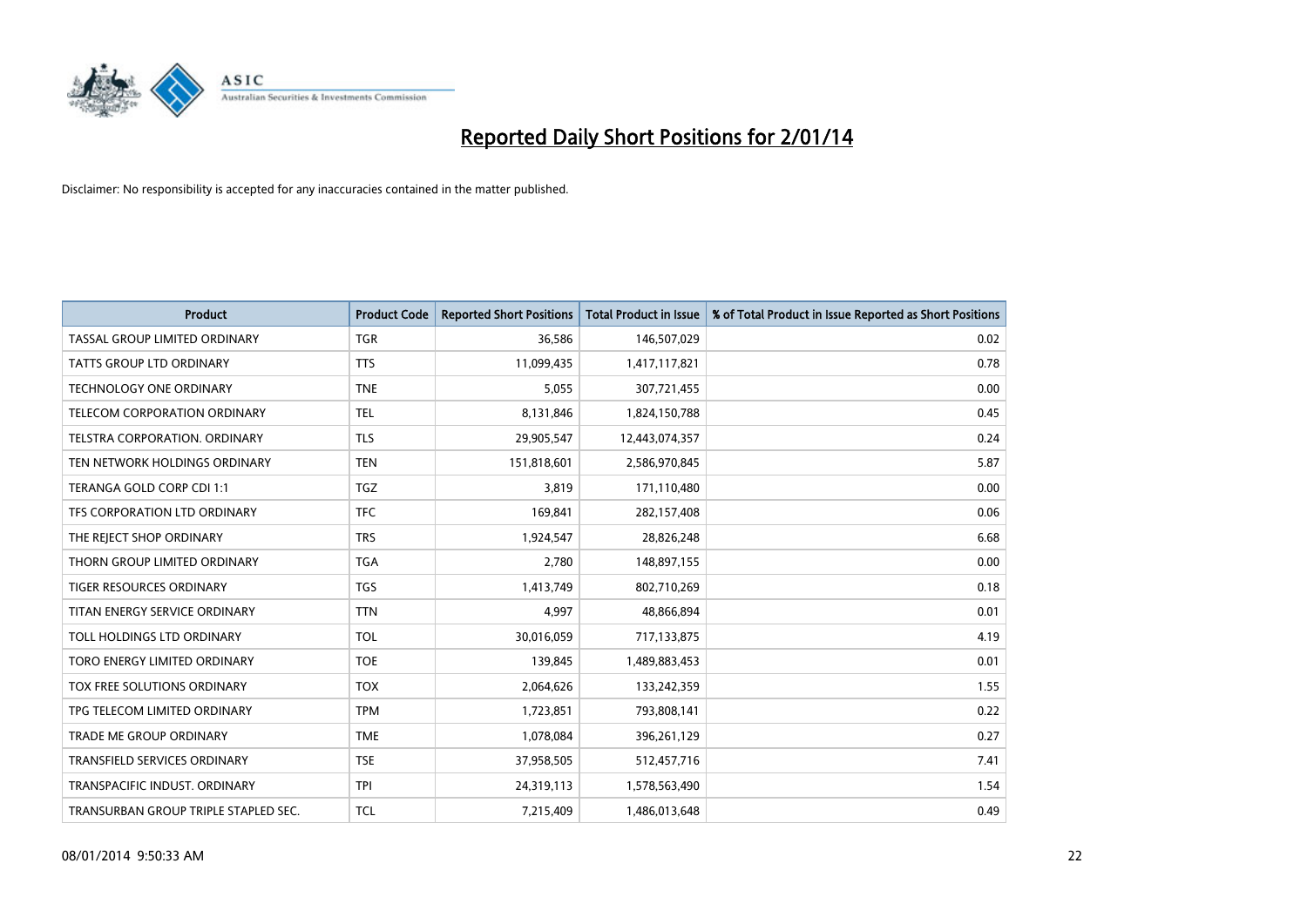

| <b>Product</b>                        | <b>Product Code</b> | <b>Reported Short Positions</b> | <b>Total Product in Issue</b> | % of Total Product in Issue Reported as Short Positions |
|---------------------------------------|---------------------|---------------------------------|-------------------------------|---------------------------------------------------------|
| <b>TREASURY GROUP ORDINARY</b>        | <b>TRG</b>          | 18,128                          | 23,070,755                    | 0.08                                                    |
| TREASURY WINE ESTATE ORDINARY         | <b>TWE</b>          | 33,145,439                      | 647,227,144                   | 5.12                                                    |
| TROY RESOURCES LTD ORDINARY           | <b>TRY</b>          | 219,068                         | 168,486,562                   | 0.13                                                    |
| TWENTY-FIRST FOX INC A NON-VOTING CDI | <b>FOXLV</b>        | 803,248                         | 4,968,941                     | 16.17                                                   |
| TWENTY-FIRST FOX INC B VOTING CDI     | <b>FOX</b>          | 914,386                         | 212,815,026                   | 0.43                                                    |
| UGL LIMITED ORDINARY                  | UGL                 | 22,180,150                      | 166,511,240                   | 13.32                                                   |
| UNILIFE CORPORATION CDI 6:1           | <b>UNS</b>          | 55,453                          | 275,144,340                   | 0.02                                                    |
| UXC LIMITED ORDINARY                  | <b>UXC</b>          | 1,126,012                       | 320,551,687                   | 0.35                                                    |
| <b>VEDA GROUP LTD ORDINARY</b>        | <b>VED</b>          | 764,032                         | 842,055,406                   | 0.09                                                    |
| <b>VENTURE MINERALS ORDINARY</b>      | <b>VMS</b>          | 193,000                         | 287,320,170                   | 0.07                                                    |
| VILLAGE ROADSHOW LTD ORDINARY         | <b>VRL</b>          | 590,366                         | 159,493,510                   | 0.37                                                    |
| <b>VIRGIN AUS HLDG LTD ORDINARY</b>   | <b>VAH</b>          | 117,607,919                     | 3,514,807,839                 | 3.35                                                    |
| <b>VIRTUS HEALTH LTD ORDINARY</b>     | <b>VRT</b>          | 1,542,624                       | 79,536,601                    | 1.94                                                    |
| VISION EYE INSTITUTE ORDINARY         | <b>VEI</b>          | 1,882,814                       | 160,759,740                   | 1.17                                                    |
| <b>VOCATION LTD ORDINARY</b>          | <b>VET</b>          | 9,443,136                       | 200,000,000                   | 4.72                                                    |
| <b>VOCUS COMMS LTD ORDINARY</b>       | VOC                 | 177,694                         | 80,779,125                    | 0.22                                                    |
| WARRNAMBOOL CHEESE ORDINARY           | <b>WCB</b>          | 39,999                          | 55,969,511                    | 0.07                                                    |
| WATPAC LIMITED ORDINARY               | <b>WTP</b>          | 2,843                           | 184,332,526                   | 0.00                                                    |
| <b>WEBIET LIMITED ORDINARY</b>        | <b>WEB</b>          | 2,338,164                       | 79,397,959                    | 2.94                                                    |
| <b>WESFARMERS LIMITED ORDINARY</b>    | <b>WES</b>          | 4,472,745                       | 1,143,274,951                 | 0.39                                                    |